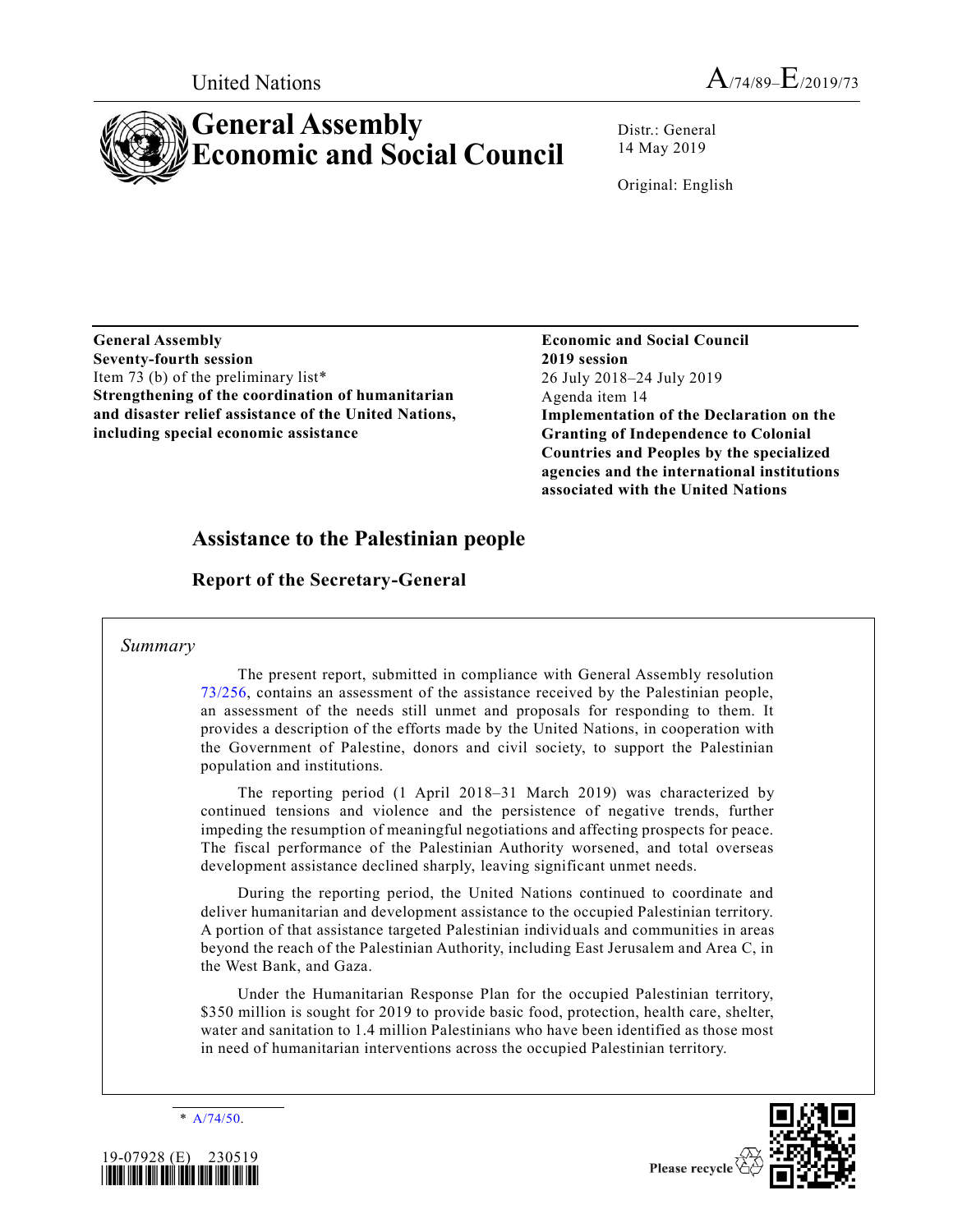# **I. Introduction**

1. The present report is submitted in accordance with General Assembly resolution [73/256,](https://undocs.org/A/RES/73/256) in which the Assembly requested the Secretary-General to submit to it, at its seventy-fourth session, through the Economic and Social Council, a report on the implementation of the resolution, containing an assessment of the assistance actually received by the Palestinian people, an assessment of the needs still unmet and specific proposals for responding effectively to them. The reporting period is from April 2018 to March 2019.

2. Information on the political and socioeconomic situation is provided in several periodic reports prepared by United Nations entities and submitted to various United Nations bodies, including the monthly Security Council briefings by the Special Coordinator for the Middle East Peace Process; the report of the Economic and Social Commission for Western Asia on the economic and social repercussions of the Israeli occupation on the living conditions of the Palestinian people in the occupied Palestinian territory, including East Jerusalem, and of the Arab population in the occupied Syrian Golan; the annual report of the Commissioner-General of the United Nations Relief and Works Agency for Palestine Refugees in the Near East (UNRWA); and the biannual reports of the Office of the United Nations Special Coordinator to the Ad Hoc Liaison Committee for the Coordination of the International Assistance to Palestinians.

3. The humanitarian, economic and development needs of the Palestinian people are reflected in several complementary strategic and resource mobilization documents. Under the Humanitarian Response Plan, \$350 million is sought for 2019 to provide basic food, protection, health care, shelter, water and sanitation to 1.4 million Palestinians who have been identified as those most in need of humanitarian interventions across the occupied Palestinian territory. That is less than the amount sought for 2018, when 1.9 million Palestinians were targeted for assistance at a total cost of \$539.7 million. The reduction in the amount of funding requested and the number of people targeted does not, however, reflect a reduction in the level of humanitarian need in the occupied Palestinian territory.

4. The United Nations Development Assistance Framework for 2018–2022 presents the United Nations strategic response to Palestinian development priorities contained in the Palestinian National Policy Agenda for 2017–2022. The Framework places the Palestinian people at the centre of development programming, in line with the 2030 Agenda for Sustainable Development, and requires financial resources of approximately \$1.26 billion over five years, namely from 2018 to 2022.

5. Throughout the year, the Office of the Special Coordinator continued its efforts to support conflict prevention and a return to peace negotiations, and to promote coordination among the Government of Palestine, the United Nations, the international community and the Government of Israel.

# **II. Overview of the current situation**

# **A. Political context**

6. The reporting period was characterized by continued tensions and violence on the ground and the persistence of negative trends, further impeding a resumption of meaningful negotiations to end the Israeli occupation and resolve the conflict with a view to achieving the two-State solution on the basis of the 1967 borders and in line with relevant United Nations resolutions, international law and prior agreements. The dire humanitarian, economic and political situation in Gaza continues to be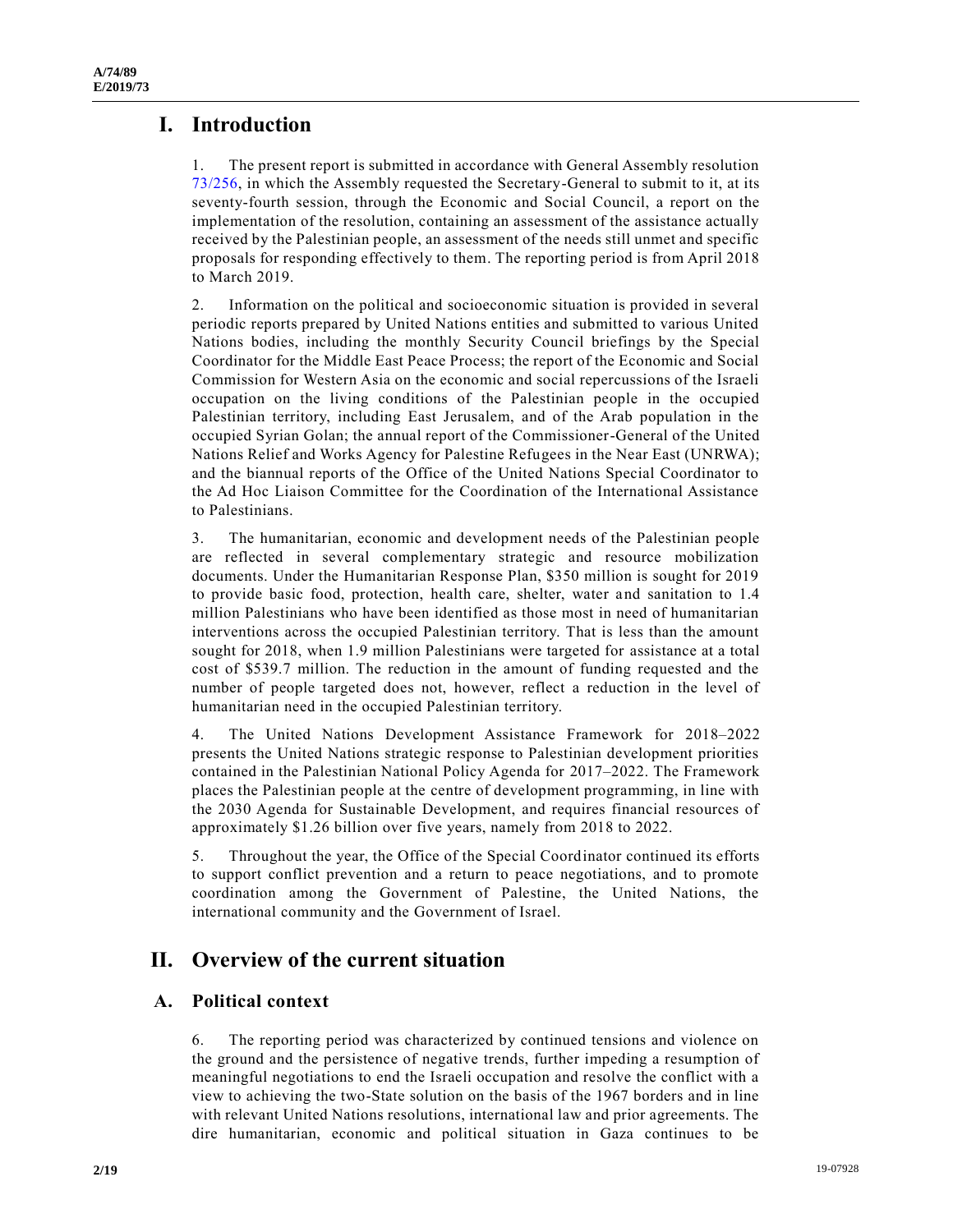compounded by severe movement and access restrictions imposed by Israel and divisions among the Palestinian factions that have persisted and have had negative implications on the socioeconomic, humanitarian and social aspects of life in the occupied Palestinian territory, most acutely in Gaza. Since March 2018, weekly protests along the perimeter fence between Gaza and Israel, in the context of the "Great March of Return" demonstrations, have witnessed increasing levels of violence, resulting in large numbers of Palestinians killed and injured by Israeli security forces. Israeli towns adjacent to the Gaza Strip were targeted by rockets, mortars and incendiary devices launched from Gaza by Hamas and other Palestinian militant groups. In the occupied West Bank, including East Jerusalem, the situation remained volatile, with clashes, arrests, terrorist attacks and Israeli military operations taking place against the backdrop of the continued expansion of illegal settlement activities, violence between Israeli settlers and Palestinian civilians, the demolition and seizure of Palestinian structures and intensifying political challenges and financial pressures on the Palestinian Authority.

7. United Nations and Egyptian efforts to de-escalate the situation in Gaza continued throughout the reporting period, with the aim of avoiding war between Hamas and Israel by focusing on calming tensions, promoting humanitarian and economic assistance, promoting the easing of the closures and supporting efforts to advance Palestinian unity, including the return of Gaza under the full control of a single and legitimate Palestinian Government. Egypt continued to play a central role in those efforts, and Qatar and other donors provided crucial financial support towards meeting the most urgent needs of the population. There was no progress made on intra-Palestinian reconciliation.

8. In the occupied West Bank, the illegal planning, tendering and building of new housing units in settlements continued, with most indicators pointing to an increase compared with the previous reporting period. In Area C, Israeli authorities advanced plans for some 5,500 units and announced tenders for 3,300 more, compared with 4,500 and 1,200, respectively, during the previous reporting period. In East Jerusalem settlements, 2,100 units were advanced in the planning process, compared with 2,300 in the previous reporting period. Efforts to retroactively legalize structures deemed illegal under Israeli law in settlements continued.

9. The President of Palestine, Mahmoud Abbas, called for legislative elections, following a decision of the Palestinian Constitutional Court in December, and dissolved the Palestinian Legislative Council. At the time of writing, no moves had been undertaken to that end. On 10 March, President Abbas appointed Mohammad Shtayyeh as the new Prime Minister, tasked with forming a new government. In February 2019, Israel began implementing a law, passed by the Knesset in July 2018, under which the Israeli Government is required to freeze, from the clearance revenues it collects on behalf of and transfers to the Palestinian Authority, an amount equal to what Israel assesses to be the sums paid by the Authority "directly or indirectly" to Palestinians or to the families of Palestinians convicted by Israeli courts of involvement in alleged "terrorist activities" or other security-related offenses, as defined by Israeli law. In response, the Palestinian Authority informed the Israeli Government of its rejection of that unilateral decision, stating that, under the Protocol on Economic Relations between the Government of the State of Israel and the Palestine Liberation Organization, no amount may be deducted without the consent of both parties, that it would not cease its social welfare payments to the families of prisoners and that it would refuse to accept any amounts of clearance revenues from Israel unless the full amount payable was provided. That situation is further compounding a prolonged decline in donor funding.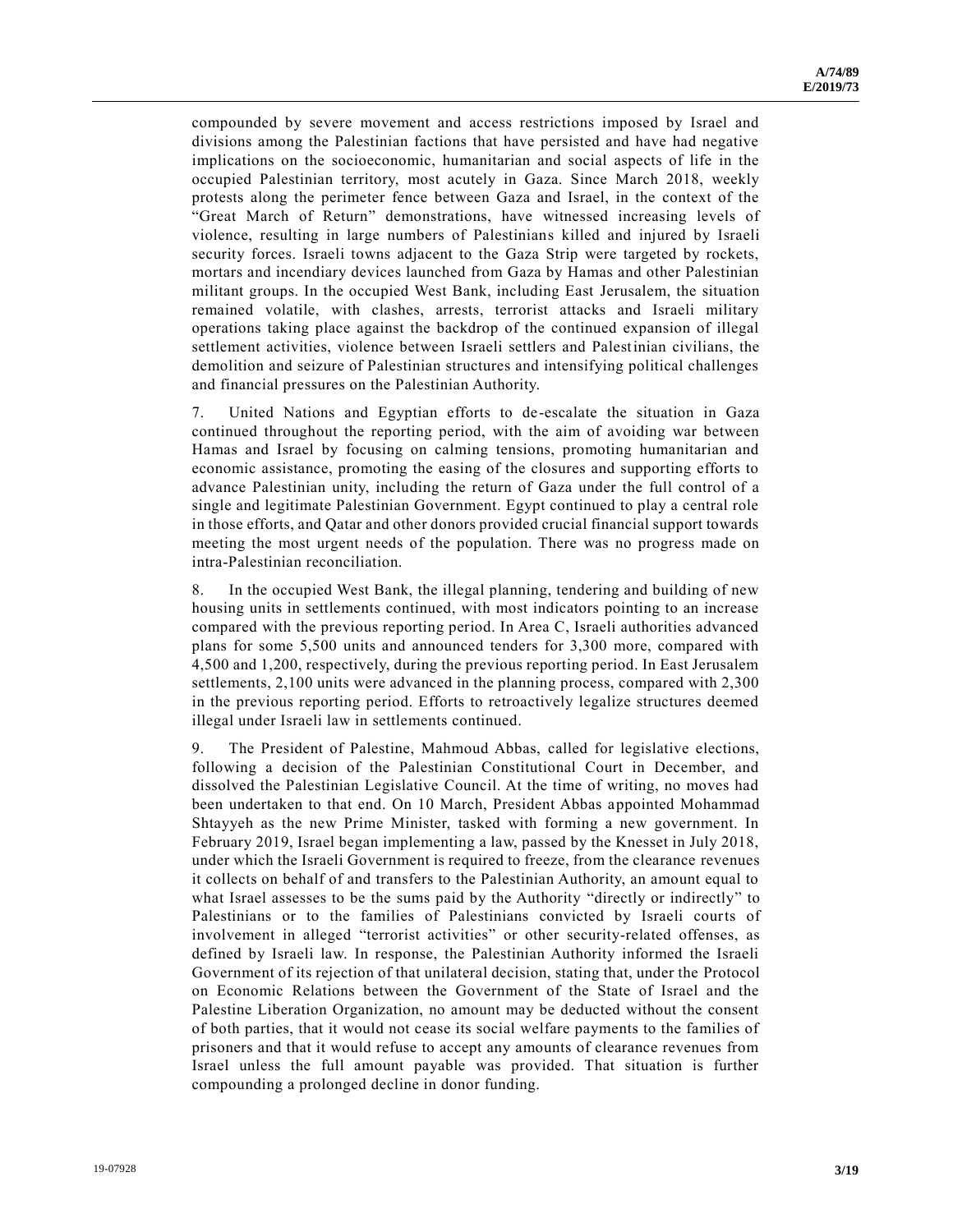## **B. Humanitarian and socioeconomic context**

#### **Economic and fiscal developments**

10. The economic conditions in the occupied Palestinian territory during the reporting period were characterized by stagnant growth and rising unemployment. In 2018, gross domestic product (GDP) grew by 0.9 per cent, owing to a 3.1 per cent growth in the West Bank and a 6.9 per cent contraction in Gaza. Gaza saw eight consecutive quarters of GDP contraction between the first quarter of 2017 and the fourth quarter of 2018.

11. At the end of 2018, the unemployment rate in the West Bank was 16.1 per cent, while that in Gaza was 50.5 per cent, bringing the unemployment rate for the occupied Palestinian territory to 29.1 per cent.

12. The fiscal performance of the Palestinian Authority worsened, and international development assistance declined sharply, leaving significant unmet needs on the ground. In February 2019, the Palestinian Authority faced a further fiscal setback when the Israeli Government withheld a portion of the monthly transferred clearance revenue (see para. 9 above). The Palestinian Authority responded by suspending its annual budget for 2019 and replacing it with an emergency budget. The austerity measures contained in the emergency budget are expected to have a negative impact on the Palestinian economy.

#### **Humanitarian developments**

13. The reporting period witnessed a significant increase in violence and injuries compared with the previous period. Overall in the reporting period, violence across the occupied Palestinian territory resulted in the highest number of Palestinian fatalities by the Israeli security forces since 2014, with 299 Palestinians killed, and the highest number of recorded injuries since 2005, with 32,696 Palestinians injured. Most Palestinian fatalities (199) and 30,200 injuries occurred in Gaza in the context of the "Great March of Return" protests, with a quarter of the wounded injured by live ammunition. There were also 14 Israeli fatalities and 137 injuries.

14. In the reporting period, 60 Palestinian children (57 boys and 3 girls) and 4 women were killed in the occupied Palestinian territory, and 6,713 children and 1,812 women were injured. Most child fatalities (53) and injuries occurred in Gaza, in the context of the "Great March of Return". In 2018, Palestinian children continued to be arrested and detained by the Israeli security forces for alleged security offences, in particular, throwing stones and Molotov cocktails during clashes. According to the Israel Prison Service, at the end of December 2018, of the 203 children detained, 93 were held in pretrial detention and/or during trial. Two children were held in administrative detention at the end of 2018.

15. A significant increase in settler-related violence in the West Bank in 2018. During the reporting period, 4 Palestinians were killed by Israeli settlers and 120 were injured, including at least 22 children. Palestinians also perpetrated attacks, with 6 settlers killed and 32 injured.

16. In January 2019, the Government of Israel decided not to renew the mandate of the Temporary International Presence in Hebron beyond 31 January. The Temporary International Presence provided observation and protective presence for some 7,000 Palestinians living in the H2 zone of the city. On 1 February, the Foreign Ministers of the five contributing countries (Italy, Norway, Sweden, Switzerland and Turkey) issued a joint statement regretting the unilateral decision taken by Israel and stated that it constituted a "departure" from the Israeli-Palestinian Interim Agreement on the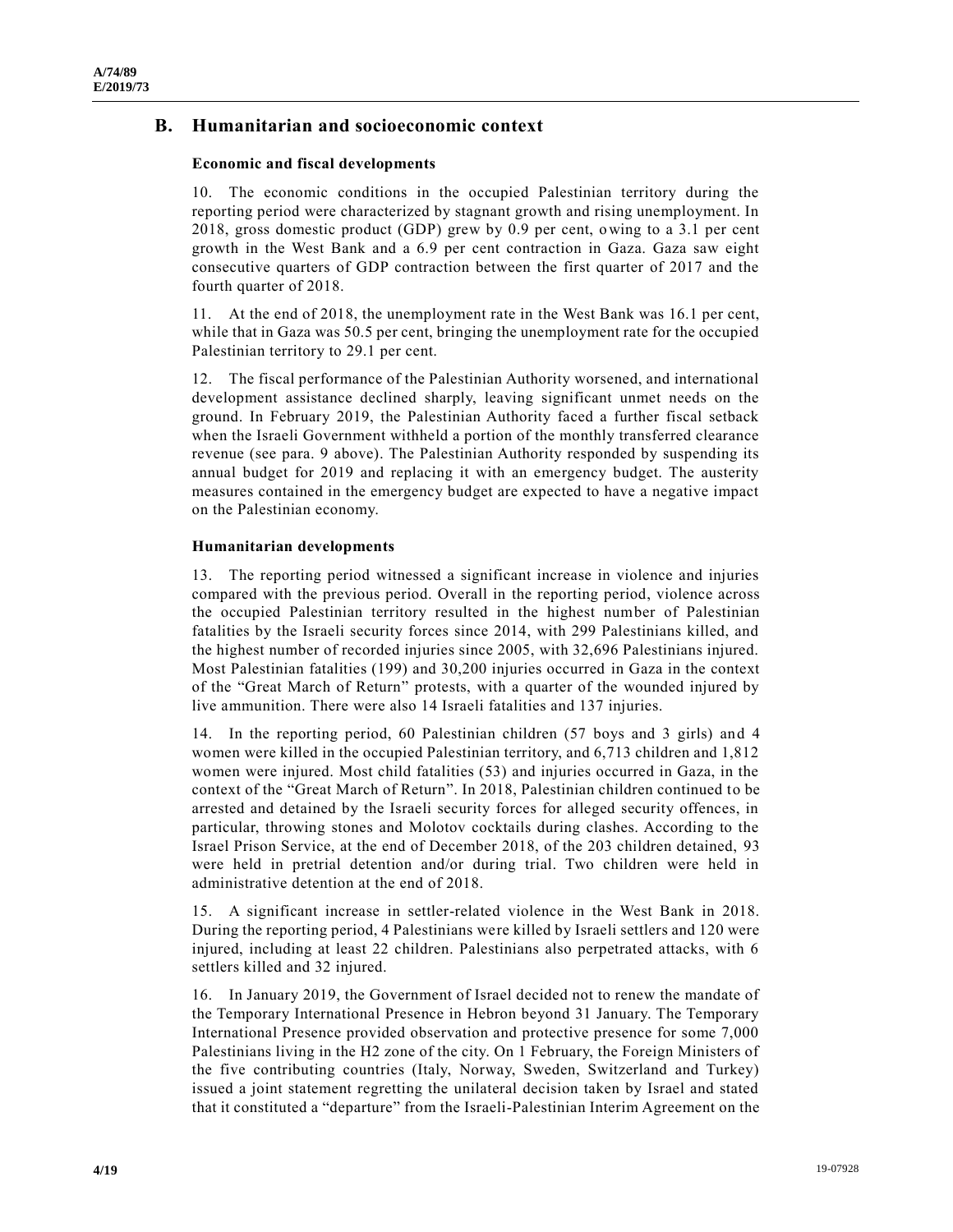West Bank and the Gaza Strip (Oslo II Accords) and undermined one of the few established mechanisms for conflict resolution between Israelis and Palestinians.

17. The demolition of Palestinian residential, livelihood and service infrastructure in the West Bank continued. During the reporting period, the Israeli authorities demolished or seized 502 Palestinian-owned structures throughout the West Bank, including East Jerusalem, displacing 593 Palestinians, half of them children, compared with 314 structures demolished and 448 people displaced during the previous reporting period. Of the demolished structures, 65 had been provided by donors as humanitarian assistance.

18. During the reporting period, four Palestinian households were forcibly evicted after settlers took over their homes in East Jerusalem, affecting 21 people, including 10 children. As at January 2019, it is estimated that approximately 200 Palestinian households have eviction cases filed against them in East Jerusalem, placing more than 870 people at risk of displacement. In Area C, there are more than 13,000 Palestinian-owned structures against which demolition orders have been issued. Whole communities remain at the risk of forcible transfer with the still-impending case of Khan al-Ahmar-Abu al-Helu most prominent in 2018.

#### **Movement, humanitarian access and operational space**

19. During the reporting period, a multi-layered system of administrative and physical constraints on Palestinians imposed by Israel, citing security concerns, remained in place, including to fishing areas and farming lands near the fence inside Gaza and throughout the West Bank, including East Jerusalem. Palestinian movement is still restricted in East Jerusalem, with West Bank identification card holders, except men over 55 and women over 50, needing permits to enter the city, and in the Israelicontrolled area of Hebron (H2 zone), where more than 100 obstacles, including 18 permanent checkpoints, separate part of the H2 zone from the rest of the city. Nearly 30 per cent of Area C is designated as "firing zones" for Israeli military training, where residence or access is prohibited.

20. The closures on the Gaza Strip, imposed by Israel citing security concerns, continued. Only a small minority of Palestinians in Gaza remain eligible for exit permits through the Israeli-controlled Erez crossing, primarily patients, businesspeople and the staff of international organizations. On average, in 2018, there were 9,566 exits per month from Gaza by permit holders through the Erez crossing, a 39 per cent increase compared with 2017. The average monthly number of referrals for Gaza patients in 2018, the majority of whom pass through Erez, was significantly higher than the monthly average for 2017, with 2,579 referrals per month in 2018, compared with 1,709 per month in 2017. Nevertheless, permit approval rates continue to decline, from 92.5 per cent in 2012 to 61 per cent in 2018.

21. The rate of approval of permit applications for United Nations national staff to leave Gaza was 62 per cent during 2018, up from 52 per cent in 2017. The total number of applications submitted in 2018 decreased by 20 per cent, however, owing primarily to the larger number of staff denied permits for security reasons and banned from reapplying for 12 months; that number is currently 137, compared with 41 staff at the end of 2017.

22. Kerem Shalom remained the almost exclusive crossing for the movement of commodities to and from Gaza, with some imports also allowed via the border with Egypt. On average, about 8,847 truckloads of goods entered Gaza per month in 2018, 11 per cent lower than the monthly average in the previous two years, while an average of 204 trucks exited Gaza per month, mostly to West Bank markets, nearly the same as in 2016–2017.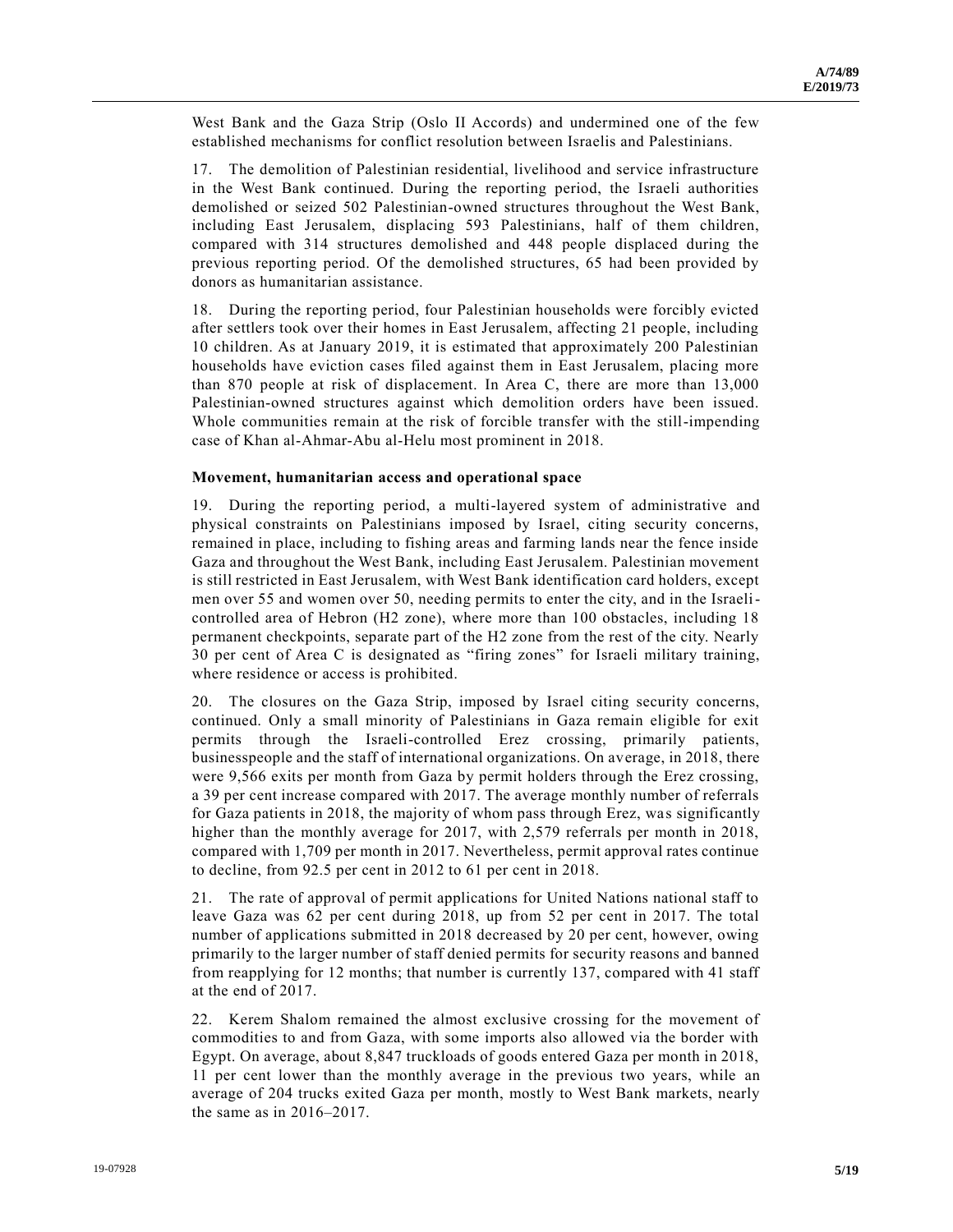23. Between April 2018 and 31 March 2019, the Rafah crossing was open for a total of 250 days, a significant increase compared to the previous reporting period, when the crossing was open for 34 days. That is the highest number of open days since 2013, when the crossing was opened for 263 days. A total of 74,189 individuals exited to Egypt and 46,251 entered Gaza during the reporting period – 389 per cent more than in the previous reporting period, but less than in 2012 and 2013.

24. In January 2019, for the first time since 2005, Israel announced a partial expansion of the fishing limit, up to 12 nautical miles in the middle area off the Gaza coast, while access along the northern and southern areas continued to be restricted to 6 nautical miles. A further expansion up to 15 nautical miles was agreed to in March, effective 1 April 2019; that is the largest such expansion since 2000, despite it being less than the 20 nautical miles agreed under the Oslo Accords.

#### **Barrier**

25. The United Nations Register of Damage Caused by the Construction of the Wall in the Occupied Palestinian Territory, established pursuant to General Assembly resolution ES-10/17, continued its outreach and claim intake activities to "serve as a record, in documentary form, of the damage caused to all natural and legal persons concerned as a result of the construction of the wall by Israel in the Occupied Palestinian Territory, including in and around East Jerusalem". More than 68,700 claims and over 1.5 million supporting documents have been collected. Claim intake activities are completed in all nine governorates and in 265 of the 269 Palestinian communities affected by the construction of the wall.

# **III. United Nations response**

## **A. Human and social development**

26. During the reporting period, the United Nations continued to coordinate and deliver humanitarian and development assistance in the occupied Palestinian territory. A portion of that assistance targeted Palestinian individuals and communities in areas beyond the reach of the Palestinian Authority, including East Jerusalem and Area C, in the West Bank, and Gaza. The United Nations collectively sought to focus its efforts in the most vulnerable segments of the population.

#### **Education**

27. During the 2018/19 academic year, UNRWA provided free primary education (grades 1–9) to 278,938 students (143,973 boys and 134,965 girls) in 274 elementary and preparatory schools in Gaza and a further 46,310 students (27,658 girls and 18,652 boys) in 96 elementary and preparatory schools in the West Bank, including East Jerusalem.

28. In Gaza, to accommodate an expanding student body (7,091 students were added during the 2018/19 school year) and to reduce the number of facilities that operate on a double- and triple-shift basis, UNRWA undertook the construction or reconstruction of four schools, expanded three additional schools and commenced the design of three more schools.

29. UNRWA schools in the West Bank provided student support teams with training on inclusive education and disability inclusion. In addition, 240 teachers and 538 student family members were trained on positive discipline methods. One school in East Jerusalem was rehabilitated.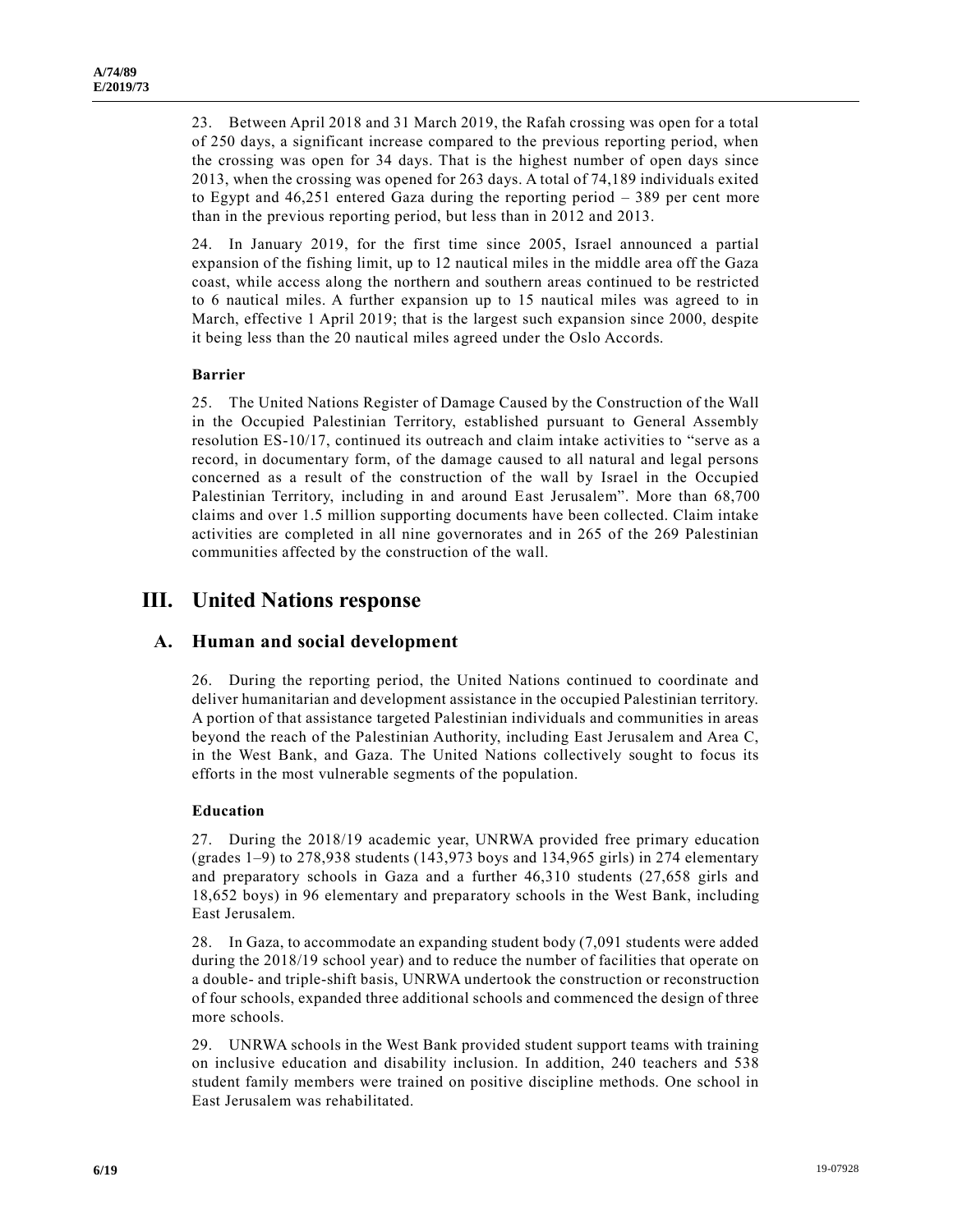30. In Gaza, the United Nations Development Programme (UNDP) supported access to education through the reconstruction of four entirely damaged and 27 partially damaged schools and the rehabilitation of five vocational training centres and 21 university buildings.

31. UNDP improved access to safe and inclusive educational spaces for 8 educational facilities in Area C and East Jerusalem communities and provided grants to 84 schools in East Jerusalem.

32. The United Nations Children's Fund (UNICEF) supported the introduction of life skills in schools. Following the training, more than 9,700 adolescents conducted 427 youth-led initiatives, such as social enterprises, which resulted in 10 start-ups and the mobilization of 86 private sector organizations.

33. UNICEF supported behaviour change initiatives in schools, focusing on violence-free schools through improved discipline practices, the reduction of bullying and the promotion of conflict resolution and non-violence.

34. The UNICEF remedial education programme helped students to overcome learning difficulties and catch up on missed education. In 2018, remedial education support reached 4,500 vulnerable children, of which 41 per cent were girls.

35. The United Nations Educational, Scientific and Cultural Organization (UNESCO) provided training for teachers on inclusive education and child-centred pedagogy to support the participation of all students in the teaching and learning process.

36. UNESCO developed a skills forecasting tool that supports youth in education and career decision-making processes, to increase their chances of employment.

#### **Health**

37. UNRWA continued to be a major provider of health-care services in the West Bank and Gaza. More than 4 million primary health-care patient consultations were provided during the reporting period. In Gaza, UNRWA provided primary health-care services through 22 health-care facilities and employed 933 personnel. In the West Bank, UNRWA operates 43 health-care facilities, including 24 primary health-care centres, 19 health points, one hospital and one non-communicable disease referral centre. Those facilities collectively employed 773 staff. Three health centres were rehabilitated in the West Bank during the reporting period. By the end of 2018, UNRWA had recorded an average of 82 visits per doctor per day in Gaza, and 76 in the West Bank. In addition, 25,440 Palestine refugees in the West Bank and a further 9,954 refugees in Gaza received health-care assistance.

38. In Gaza, the World Health Organization (WHO) worked in collaboration with a local university to introduce a diploma for general practitioners in primary health care. WHO also supported the establishment of the Palestinian National Institute of Public Health.

39. WHO worked with national partners to strengthen their capacity to prevent, manage and control non-communicable diseases. Through its primary health-care facilities, WHO implemented its Mental Health Gap Action Programme, training almost 1,600 staff members. The Programme supported the development of mental health emergency response plans in Gaza, including the establishment of six mental health emergency teams, the procurement of essential psychotropic drugs, infrastructure renovation at the Bethlehem psychiatric hospital and the establishment of mental health liaison units at seven general hospitals across the occupied Palestinian territory, including in East Jerusalem.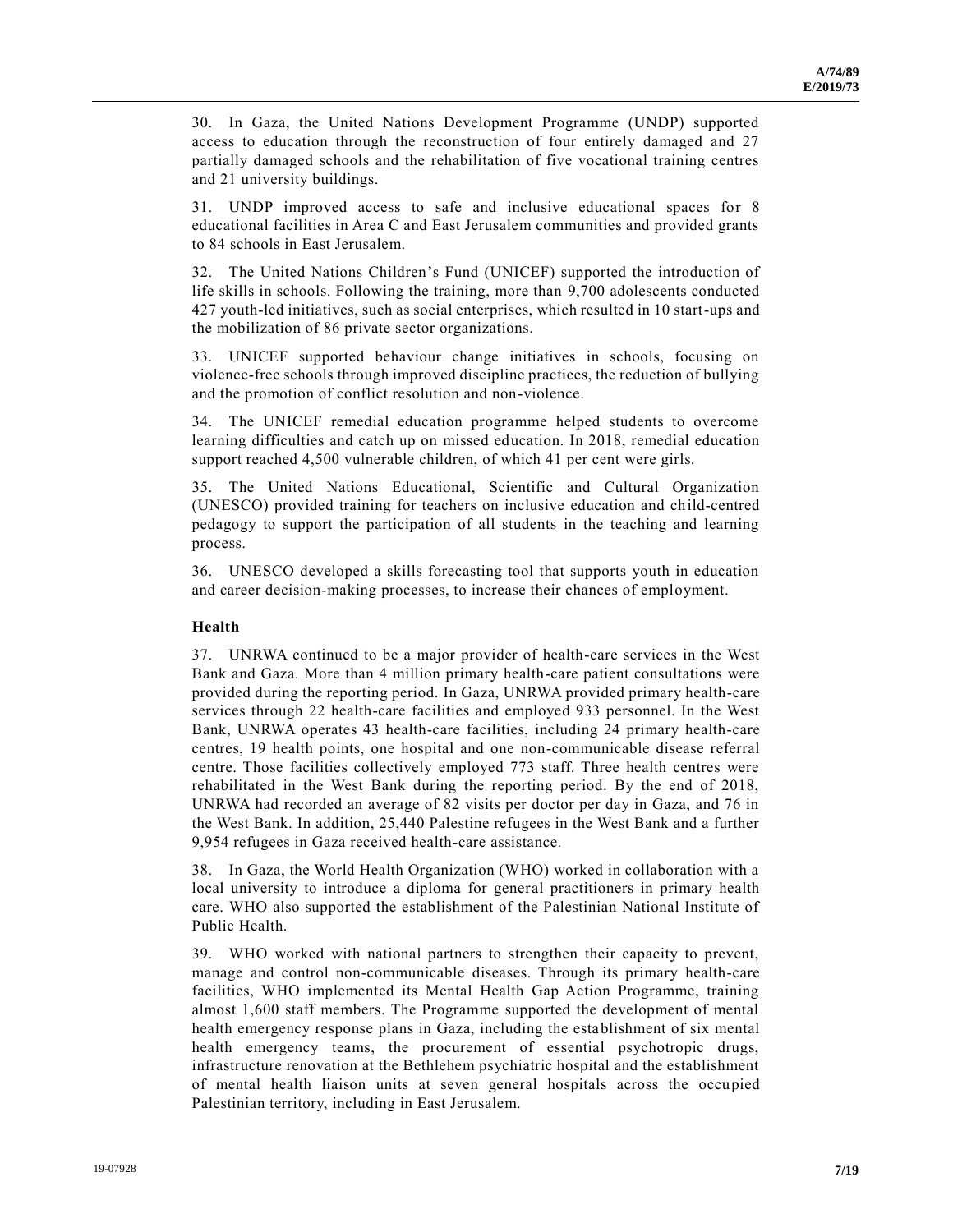40. The United Nations Population Fund (UNFPA) supported a breast cancer project in the occupied Palestinian territory, which decreased the average time from diagnosis to commencement of treatment from six months to seven days. UNFPA provided a total of 4,845 mammograms, supported the Ministry of Health in updating breast cancer treatment protocols and reached more than 58,000 women through awarenessraising activities on breast self-examinations.

41. UNFPA supported sexual and reproductive health services through the training of 292 physicians and midwives on national obstetric care protocols, the provision of critical sexual and reproductive health equipment to health-care facilities and the development of two new e-learning courses for midwives.

42. The United Nations Office of Drugs and Crime (UNODC) supported the establishment of the first Palestinian national rehabilitation centre in Bethlehem. The centre has supported the integration of drug treatment within the primary health-care system.

43. UNDP improved access to health-care services for 20,000 patients. Through UNDP support, the Yatta, Khalil Suleiman and Hebron hospitals have access to equipment and hospital space to increase the number of patients who can be given medical assistance. In Gaza, UNDP diversified the energy source for three hospitals through access to renewable energy.

44. In Jerusalem, UNDP supported the renovation of the oncology department at the Augusta Victoria Hospital. The East Jerusalem hospital network was provided with \$1.2 million to provide health care for patients in East Jerusalem not covered by the national health insurance scheme.

#### **Water and sanitation**

45. UNICEF supported improved access to safe drinking water for vulnerable communities in Gaza. During the reporting period, water, sanitation and hygiene interventions by UNICEF reached a total of 145,400 people: 133,200 in Gaza and 12,200 in the West Bank.

46. UNICEF supported the construction of the first phase of the southern Gaza desalination plant, benefiting 75,000 people. In addition, UNICEF supported the construction of a 0.5 MW solar power plant, providing additional electricity to the plant.

47. UNICEF rolled out a pilot project for a local desalination unit to benefit around 3,000 people in Khan Yunis governorate in Gaza.

48. In Area C, UNICEF supported the supply of water to vulnerable communities, in addition to working with the Palestinian Water Authority and partners to connect communities to water networks.

49. UNDP supported 3,885 households with improved access to wastewater services in the West Bank and increased municipal wastewater services in four communities in the Tulkarm district. UNDP supported farmers in Rafah with greater access to water, through the construction of 20 water ponds.

#### **Employment**

50. The Food and Agriculture Organization (FAO) contributed to the creation of more than 890 temporary jobs through the rehabilitation of water-harvesting cisterns. Those cisterns will increase access to water for more than 500 herding families in the West Bank.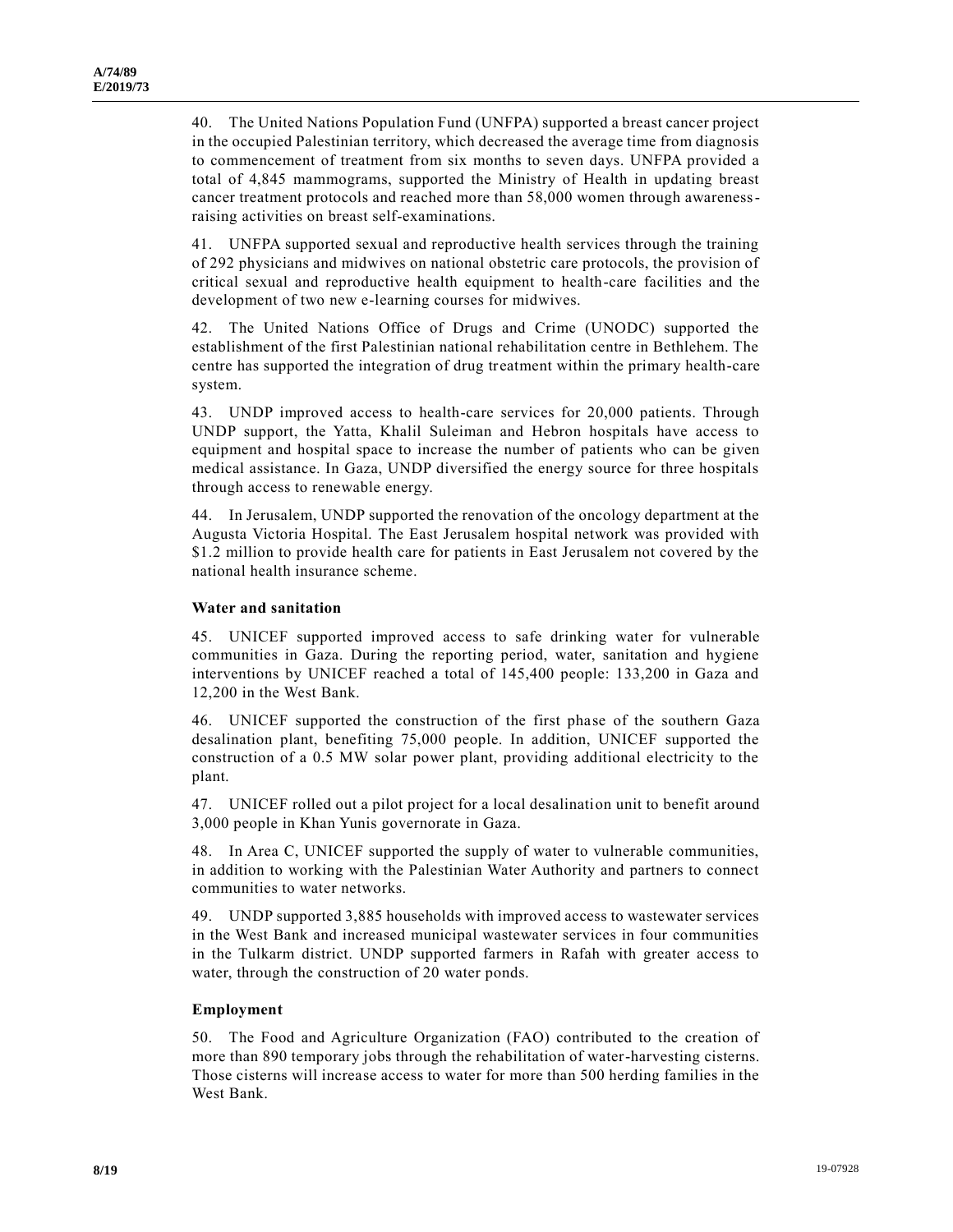51. FAO supported 15 women's cooperatives in developing their businesses, reaching a combined total of 2,482 beneficiaries. Six women's cooperatives received training to enhance their skills in producing dried tomatoes and raisins.

52. UNDP contributed to the creation of 1,205 jobs across the occupied Palestinian territory and supported 226 small businesses in improving their business models. UNDP supported 40 projects in poverty-oriented infrastructure, which helped to generate 53,840 workdays in the West Bank, Gaza and East Jerusalem, including 121 permanent jobs.

53. UNDP enabled 897 families to become more economically productive. One year after receiving the support, 70 per cent of households reported a tangible improvement in their overall livelihood conditions. UNDP supported 300 young people with improved access to career opportunities through skills training.

54. The United Nations Entity for Gender Equality and the Empowerment of Women (UN-Women) and the International Labour Organization (ILO) led the review of the Labour Law from a gender perspective. Draft amendments to seven articles of the Law were produced, in favour of women's economic empowerment, equal access to services and better work conditions.

55. ILO and UN-Women reached 2,100 women workers from the occupied Palestinian territory through awareness-raising activities on the inclusion of women in trade union. As a result, more than 1,000 women were registered with the unions.

56. The United Nations Human Settlement Programme (UN-Habitat) and UN-Women provided support to nine female architects to improve their income and skills through temporary job placements in three municipalities in Gaza.

#### **Targeted social protection**

57. UNICEF and the World Food Programme (WFP) implemented an e-voucher programme to provide the most vulnerable families in Gaza with blankets, clothing and hygiene kits during the winter. Families received e-vouchers valued between \$47 and \$106. The programme provided 6,000 vulnerable families with water, sanitation and hygiene support, 3,400 families with child protection support and 2,000 children with education support.

58. UNICEF provided support to the Ministry of Social Development to improve its information management capacity for the national social protection system. As a result, the Ministry issued the first national statistical report of beneficiaries of various Ministry programmes.

59. UNRWA distributed 395,740 food parcels to 21,516 Palestine refugee households (98,935 individuals) in Gaza. A further 36,125 beneficiaries were assisted through cash-based transfers in the West Bank. In 2018, the percentage of Palestine refugees identified by UNRWA as abject poor reached 77.8 per cent in Gaza and 72 per cent in the West Bank.

60. WFP provided emergency food assistance and, through a cash-based transfer system, enabled partners to provide water, sanitation and hygiene items and school uniforms to the targeted population. WFP continued to support the Palestinian Government's social safety net programme, under which 163,000 people in Gaza and the West Bank received cash-based transfers during the reporting period.

#### **Culture**

61. UNESCO rehabilitated 10 cultural heritage sites in historic cities and rural localities, and 14 professionals were trained in cultural heritage preservation. The initiatives provided 20,000 working days as temporary job opportunities. UNESCO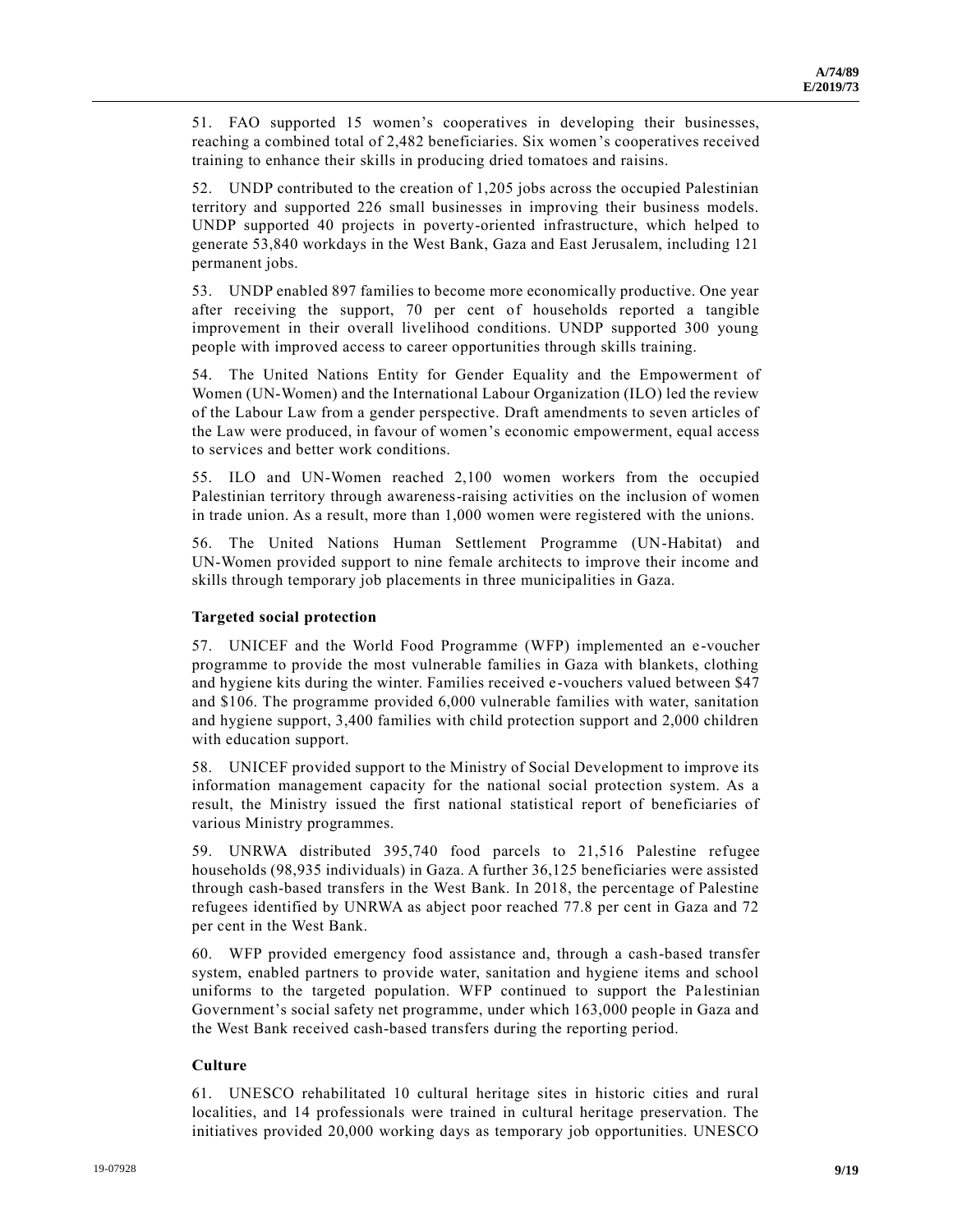supported the adoption of the Palestinian Government's first cultural heritage legislation, which entered into force on 3 June 2018.

62. UNDP supported the restoration of two cultural heritage sites in Nablus and Jericho.

#### **Food security and agriculture**

63. FAO and WFP provided technical support to the Palestinian Central Bureau of Statistics to carry out the 2018 survey on socioeconomic food security.

64. In the West Bank, FAO provided 2,115 herders with 317 million tons of droughttolerant seeds for fodder crops, allowing them to cultivate an additional 25,380 dunums of grazing land. That led to the production of fodder worth more than \$2.6 million. In addition, FAO supported nine farming cooperatives in the West Bank, through the introduction of 24 new crop varieties (9,000 fruit tree seedlings).

65. FAO facilitated access to 137 rainwater-harvesting cisterns in the West Bank for farmers and herders. More than 6,000 herding families can now access 115 community water cisterns. In addition, 22 cisterns were provided for supplementary irrigation for rain-fed grapes in the West Bank. The intervention had a specific gender focus; 22 per cent of the beneficiaries were women farmers.

66. FAO carried out a series of trainings to promote good agriculture practices. In all, 1,727 people received support, including technical exchange visits, while 1,300 people were trained on water management and conservation techniques.

67. UNDP supported the rehabilitation of 1,500 dunums of agricultural land and undertook construction on 2 km of road to support better access to farmland.

68. UNDP provided four mobile veterinary clinics, to improve farmers' access to animal care, and supported three agriculture research stations, to introduce more resilient plants.

#### **Human rights, women, children and youth**

69. The Office of the High Commissioner for Human Rights (OHCHR) in the occupied Palestinian territory supported the drafting and submission of reporting under international human rights treaties and undertook a wide range of capacitybuilding activities targeting the Palestinian Government, civil society and the national human rights institution.

70. UNDP, UN-Women and UNICEF continued to promote the rule of law in the occupied Palestinian territory through the provision of free and direct legal aid services to more than 10,316 individuals. UNDP enabled access to pro bono legal aid services for 10,205 people in Gaza and the West Bank.

71. UNDP helped 180 young people to access job opportunities through internships and provided 28 young people with scholarships. UNDP helped 8,237 young people to access recreational activities, and 300 young people benefited from capacitybuilding and career training in Gaza. In total, 24,000 young people were supported in their engagements to develop their local communities.

72. UNDP, UN-Women and UNICEF supported the Palestinian Cabinet's endorsement of the family protection bill.

73. UN-Women launched a communication campaign designed to target police officers through awareness-raising activities on the importance of the enrolment of women in the police force.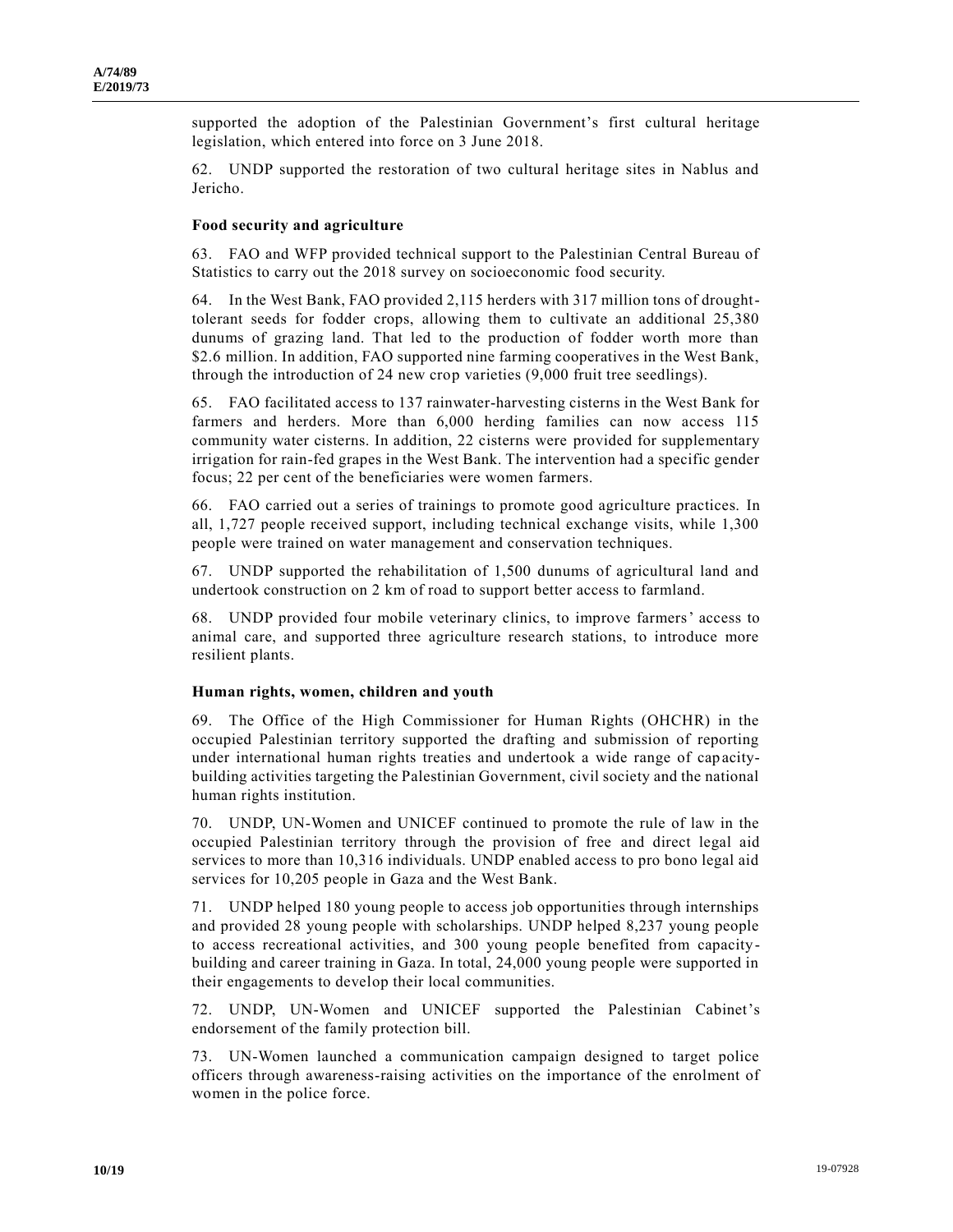74. UN-Women provided a capacity-building programme for the justice and security sector service providers to increase knowledge in areas relating to violence against women, women's rights and gender equality.

75. UN-Women provided officials from four ministries and representatives of five civil society organizations with training on Islam and the Convention on the Elimination of All Forms of Discrimination against Women.

76. In Gaza, UN-Women supported 579 women, including 125 women who benefited from business skills training and skill-matching cash-for-work opportunities. In particular, 407 women were able to access protection-related services, including gender-based violence case management, psychosocial and legal counselling, awareness-raising and referrals, and 47 older women and women with disabilities were provided with physiotherapy and rehabilitation support.

77. UN-Habitat and UN-Women supported the participation of women and young people in reconstruction planning and implementation. In particular, 4,854 young people and adolescents from marginalized areas identified their specific needs and priorities in relation to public spaces and related services.

78. UN-Women delivered awareness-raising sessions on issues relating to gender equality to 3,338 fathers, 83 mothers, 996 male and 38 female university students, 3,383 male and 67 female elementary and preparatory school students, 40 male teachers and counsellors and 377 additional men.

79. UNESCO organized a series of training courses and open dialogues between journalists and members of Palestinian security forces, with a focus on freedom of expression and journalist safety.

80. UNFPA upgraded 20 health facilities to detect, treat and refer women and girls who are survivors of gender-based violence. Some 1,200 service providers were trained to provide medical, psychosocial and legal services for survivors of genderbased violence, and 6,000 women received medical, psychosocial and legal services in clinics and hospitals. In addition, 600 community sessions, attended by 3,000 women and men, were conducted by 250 community leaders who received training on sexual and reproductive health and gender-based violence. UNFPA supported 250 survivors of gender-based violence through vocational training and small grants.

81. In Gaza, UNFPA supported more than 150 young people in initiating partnerships and dialogue with 460 community members, aimed at raising awareness of Security Council resolution 2250 on youth and peace and security. In total, UNFPA reached 14,100 young people with empowerment programmes.

82. UNICEF and its partners provided 7,000 children (including 3,700 females) with structured child protection interventions. Of those reached, more than 1,300 children received individual case management support.

83. UNICEF supported child protection sub-cluster actors to reach more than 2,100 children injured during the protests.

84. UNICEF supported a local NGO to train school counsellors in UNRWA schools to deliver awareness raising sessions to students on the legal rights of children when arrested or detained. UNICEF reached 2,000 of the most at-risk children with protection and prevention services, including both group and individual psychosocial support.

85. UNODC and UNRWA delivered a Training of Trainers to promote sports to prevent crime, violence and drug use and build resilience of at-risk youth to strengthen their life skills. By November 2018, 26 summer camp instructors and 60 sports school instructors received the training. UNODC delivered a training for 30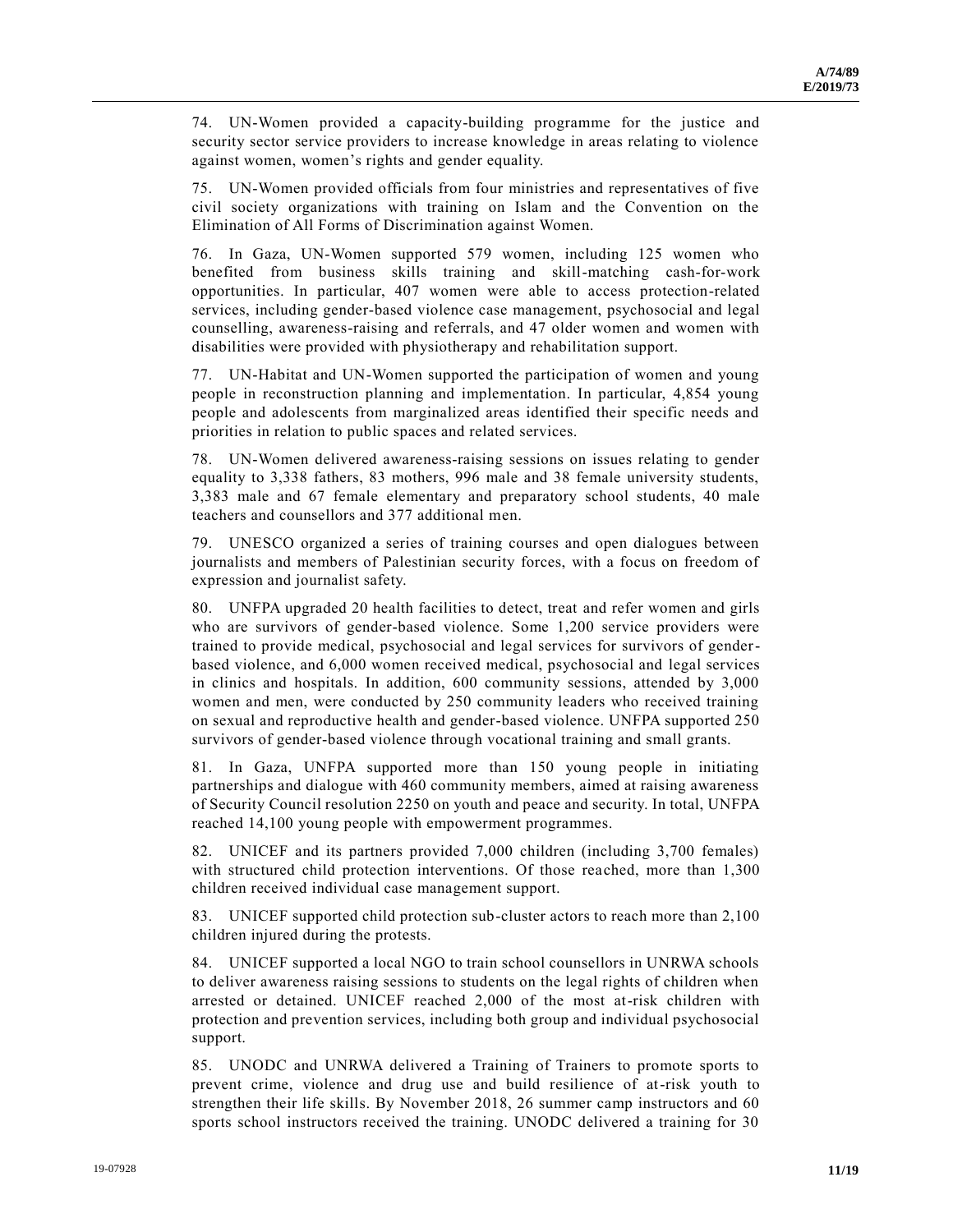UNRWA counsellors and physical education instructors on crime prevention through sports.

86. UNRWA provided counselling services to 243 survivors (45 men and boys and 198 women and girls) of gender-based violence and child abuse and 351 survivors (257 men and 94 women) of elder neglect in the West Bank. Among those cases, 33 individuals received internal assistance. An additional 24 cases were referred for external legal, shelter, specialized health and/or social services. Furthermore, 46 emergency cases received immediate assistance and 1,402 individuals received group counselling services.

87. In Gaza, UNRWA provided mental health and psychosocial support to vulnerable adults and children through its education and health programmes. In addition, psychosocial assistance was extended to support 1,475 adult survivors of gender-based violence (1,214 individually and 261 through group counselling). Of those cases, 906 were referred to legal counsellors who provided guidance on issues relating to women's rights, separation and divorce, custody and personal property. Awareness-raising sessions delivered by legal counsellors reached an additional 2,733 beneficiaries, while community awareness and prevention activities relating to gender-based violence, domestic violence, neglect and sexual abuse reached a further 2,272 Palestine refugees. The Young Women Leaders programme provided 173 female university graduates with leadership, life-skills and self-development training. In all, 160 Programme graduates participated in a five-month work placement programme in different organizations and companies across Gaza.

#### **Environment, housing and urban development**

88. UN-Habitat supported spatial planning projects in three marginalized municipalities in Gaza benefitting more than 15,000 residents.

89. UN-Habitat and UN-Women inaugurated safe and inclusive public spaces in two municipalities in Gaza, developed using technology to engage women and young people in designing public spaces. Together, the two public spaces serve more than 130,000 community members.

90. UN-Habitat delivered spatial planning support in partnership with over 20 local implementing partners, targeting more than 1.5 million Palestinians in more than 200 communities across the West Bank.

91. Through UNDP support, 200 vulnerable families benefited from improved access to adequate, safe and affordable housing in East Jerusalem.

92. The United Nations Office for Project Services (UNOPS) supported the installation of rooftop solar systems in 188 vulnerable households in Gaza, enabling access to a clean and sustainable source of electricity.

## **B. United Nations system emergency assistance**

93. Since 30 March 2018, Palestinian injuries in Gaza have increased significantly owing to the "Great March of Return" protests and, to a lesser extent, other incidents. To respond to this crisis, humanitarian agencies have prioritized three areas of intervention: emergency health care; protection monitoring; and mental health and psychosocial support.

94. As from February 2019, more than 2,200 families (about 12,300 individuals) whose homes were destroyed during the 2014 escalation of hostilities remain internally displaced in Gaza, owing mainly to a lack of funding and limited access to basic construction materials. An urgent gap in assistance remains for around 1,600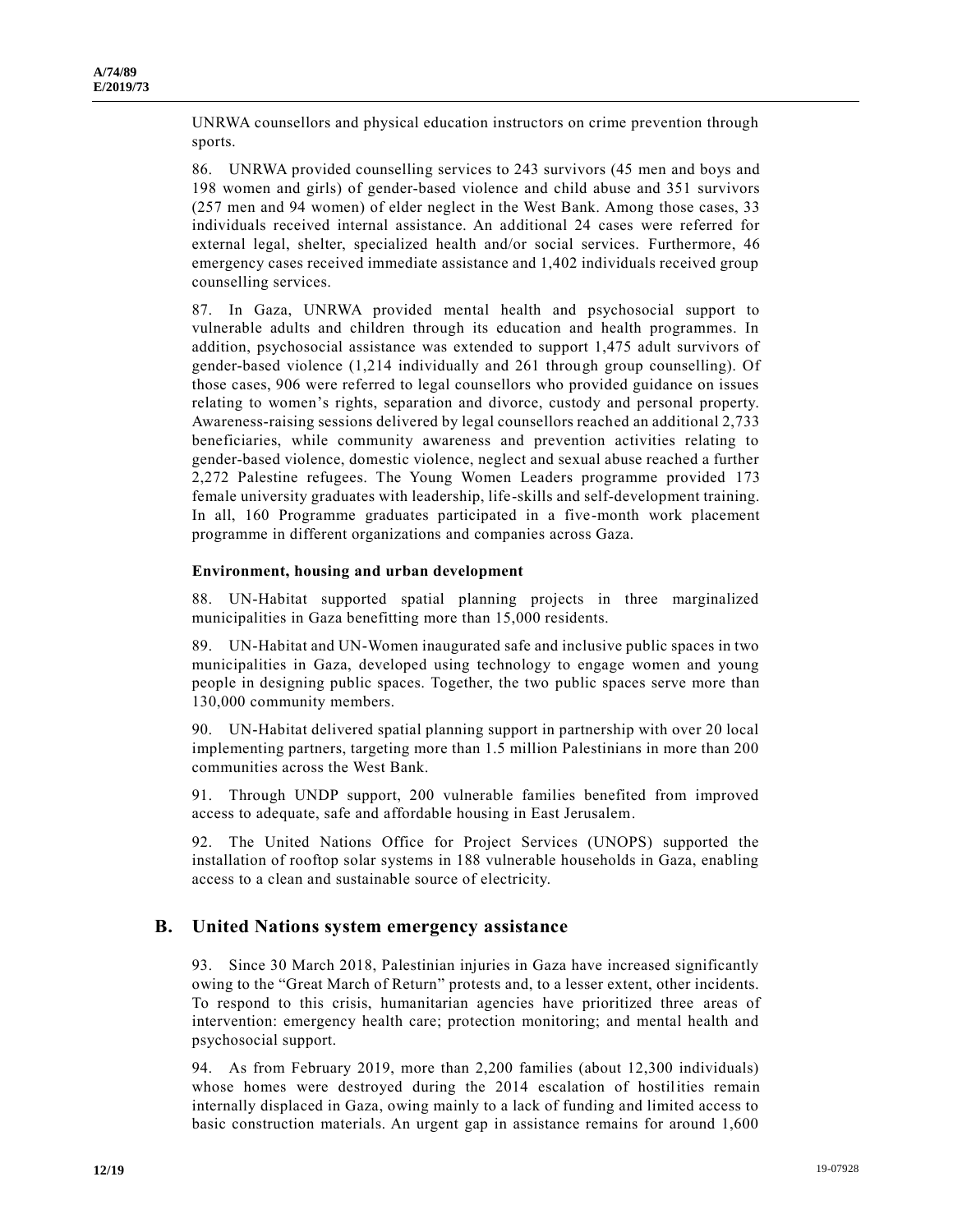internally displaced families who require cash support to secure adequate accommodation. Many of those families are among the poorest and are routinely vulnerable to forced eviction owing to their inability to pay their rent, for which they depend on transitional shelter cash assistance.

95. The United Nations Mine Action Service carried out 78 risk assessments, covering  $674.062$  m<sup>2</sup> of land and 52 km of roads. Those assessments enabled the implementation of recovery projects valued at \$70 million, including the reconstruction and refurbishment of roads, water supply and sewage tre atment systems, sports facilities and schools.

#### **Emergency agriculture support**

96. FAO rehabilitated seven groundwater wells to improve pumping efficiency and extraction management. Water supplied by those wells is currently managed by three water user committees established and capacitated with support from FAO. In addition, FAO supported the establishment of 10 water user committees to manage water usage in the Jordan valley. More than 3,800 people (810 households) benefited from 61 km of water irrigation conveyance systems that were rehabilitated to reduce leakage.

97. In Gaza, FAO distributed mite treatments to 278 beekeepers to protect 15,000 beehives from an infestation of varroosis.

#### **Emergency food support**

98. UNICEF provided screening for malnutrition for more than 18,700 children under the age of 5 in Gaza. Of those screened, 237 children were found to be suffering from severe acute malnutrition and 2,700 were found to be suffering from moderate acute malnutrition. All those found suffering from malnutrition were referred for treatment.

99. UNRWA distributed emergency food parcels to 955,120 individuals, a stark increase compared with the 80,000 persons reliant on food assistance in 2000.

100. In 2018, UNRWA and WFP provided in-kind food assistance to more than 37,000 members of Bedouin herder communities. A further 7,843 food-insecure refugee households (45,887 individuals) residing outside the 19 refugee camps in the West Bank were provided with electronic food vouchers.

101. In the West Bank, UNRWA completed a full reassessment of its emergency caseload located outside of camps, which resulted in the identification of refugee households living beneath the abject poverty line. In the first quarter of 2019, a total of 3,620 refugee households were supported with emergency cash assistance.

102. In Gaza, WFP provided 208,000 food-insecure non-refugee Palestinians with cash-based transfers and 35,000 non-refugee Palestinians with in-kind food parcels.

103. In the West Bank, WFP provided food assistance to 74,000 food-insecure non-refugee Palestinians through cash-based transfers and provided 37,000 non-refugee Palestinians with in-kind food parcels.

#### **Emergency education support**

104. UNICEF facilitated access to education for approximately 5,000 students and teachers in the West Bank, where students and teachers face access restrictions owing to checkpoints and road closures. UNICEF provided psychosocial support for teachers and students to mitigate the effects of conflict-related violence.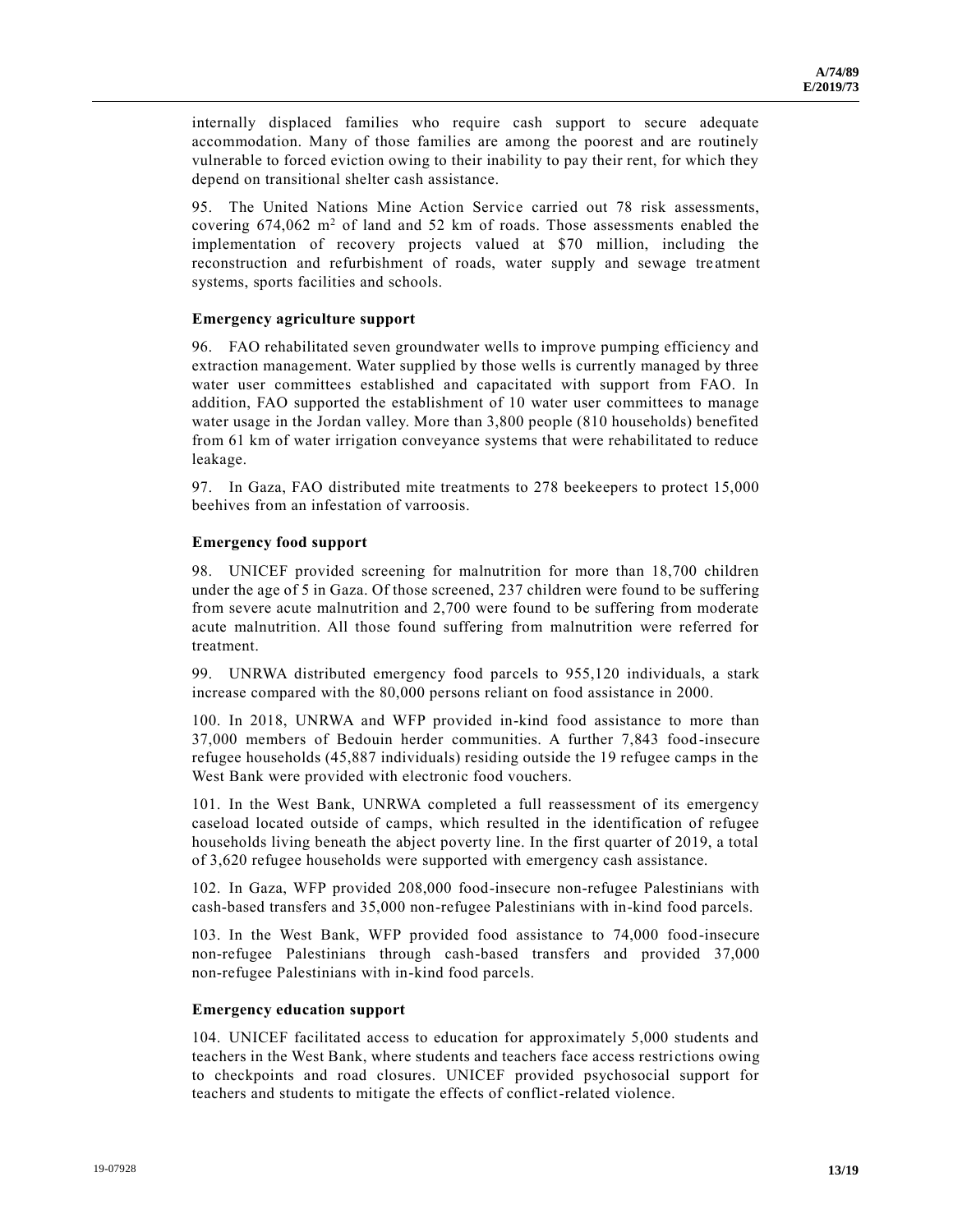105. UNICEF distributed more than 14,000 emergency education supply kits for vulnerable students in Gaza and facilitated emergency fuel delivery to operate generators in schools and correction centres in Gaza for the administration of the general secondary education certificate examination (*tawjihi*).

106. The Mine Action Service provided risk education on explosive remnants of war to 3,549 at-risk persons in Gaza, including 2,542 children, and implemented community-based resilience training focused on the empowerment of women. The training reached 8,305 participants, including 7,084 women. In 2018, there were nine victims of explosive remnants of war, including four children. The Service provided support to meet the explosive ordnance disposal requirements of all United Nationsaffiliated school facilities in Gaza.

#### **Emergency health support**

107. UNFPA contributed to the strengthening and preparedness of the health-care system to respond to sexual and reproductive health needs through the training of 50 health-care providers. UNFPA provided and distributed 60 safe delivery kits to support safe emergency births in Gaza. UNFPA trained 75 health-care professionals on the Minimum Initial Service Package for Reproductive Health in humanitarian settings.

108. UNICEF supported the provision of essential emergency health-care supplies to ensure access to essential life-saving health and nutrition services for women with high-risk pregnancies, lactating women and newborn and young children in Gaza.

109. UNICEF improved postnatal home visit services for more than 6,600 newborn children and their mothers, contributing to a 75 per cent reduction in complicated cases and referrals to hospitals.

110. In 2018, UNRWA school counsellors provided individual counselling to 9,350 at-risk children (5,230 boys and 4,120 girls) and structured group counselling to 10,808 children (5,061 boys and 5,747 girls) attending schools in Gaza. In addition, counsellors in UNRWA health centres provided psychosocial and protection interventions to 5,915 clients (952 men and 4,963 women), primarily in the form of individual and group counselling (2,835 were supported individually and 3,080 through group counselling). Of the 5,915 clients, 906 benefited from referrals to legal aid.

111. In the West Bank, the UNRWA emergency health programme supported six mobile health clinics operating in 50 communities facing significant obstacles in accessing health services. Those clinics served a catchment population of 130,351 individuals and delivered 78,762 patient consultations during the reporting period.

112. UNRWA provided mental health and psychosocial support to 46 Bedouin and herder communities in the West Bank, including in the East Jerusalem periphery.

113. WHO procured essential medical supplies and drugs to address critical shortages in the health sector, with a focus on Gaza.

114. WHO provided support to the Ministry of Health and partners to set up and strengthen a trauma management system in Gaza. WHO contributed equipment and technical support for trauma stabilization points close to the Gaza fence, which provide triage and life-saving initial treatment to reduce the strain on hospital services. To assist health services in coping with the massive burden of limb injuries, WHO worked with partners to expand limb reconstruction and patient rehabilitation services. WHO helped to equip hospitals with alternative energy sources, including solar energy.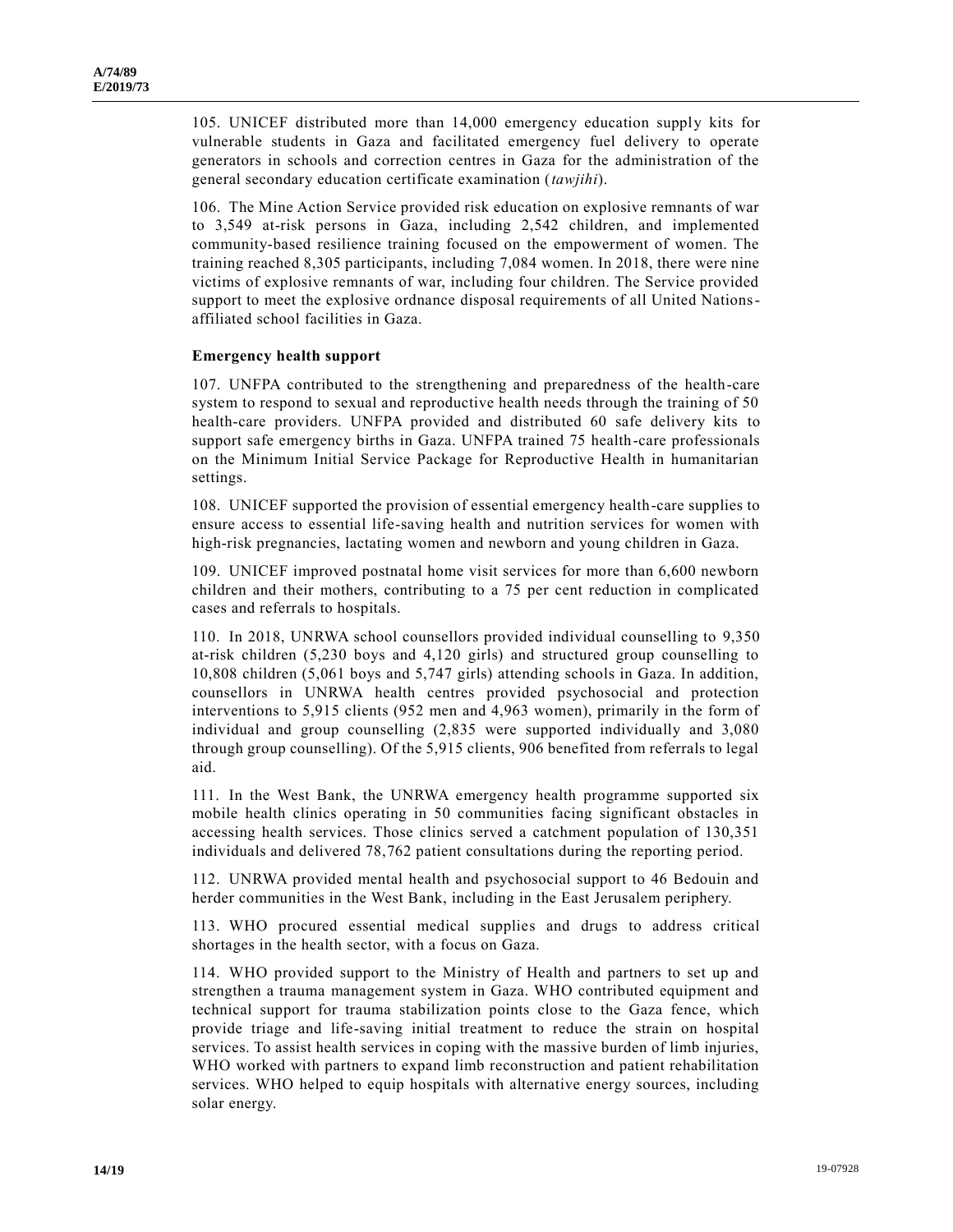#### **Emergency housing support**

115. Under the Gaza Reconstruction Mechanism, UNOPS supported the import of reconstruction materials to Gaza. In 2018, around 326,600 tons of cement were imported. Project materials went to building or preparing for the rebuilding of homes for 7,848 Gazan families. The project used local suppliers, helping to boost the local economy.

116. UNOPS completed the first phase of the reconstruction of destroyed houses in Gaza, benefiting 155 families. Another 566 families will be targeted for the second phase.

117. Between the end of the 2014 hostilities and February 2019, UNRWA assistance has allowed more than 85,326 families to complete the repair of their homes, while more than 4,163 families have completed or were in the process of rebuilding their entirely destroyed homes.

118. UNRWA provided cash assistance to 58 Palestine refugee families (303 individuals) following home demolitions carried out by the Israeli authorities. In addition, 484 Palestine refugee families (653 individuals) received cash assistance and referrals to meet humanitarian needs caused by search-and-arrest operations carried out by the Israeli security forces in Palestine refugee camps that led to damaged homes and emotional trauma.

119. UNDP supported the rehabilitation of 55 partially damaged houses in Rafah and rebuilt 203 totally damaged houses.

#### **Emergency income generation**

120. During the reporting period, UNRWA employed 13,776 area personnel to manage and implement its operations throughout Gaza.

121. In 2018, UNRWA facilitated short-term employment for 10,139 individuals. The total number of jobs created was equal to approximately 690,000 working days and collectively injected some \$8 million into the local economy in Gaza. In addition, UNRWA spent \$60.9 million in 2018 on construction projects and self-help shelter repair and reconstruction initiatives, generating the equivalent of 3,125 full-time jobs. The Sulafa Embroidery Centre provided a further 306 women with income generation opportunities.

122. In 2018, UNRWA provided emergency assistance through the provision of cashfor-work opportunities to 5,913 households (indirectly benefiting 32,944 individuals) in 19 refugee camps in the West Bank. From August through December 2018, 7,338 individuals, assessed as abject poor, were provided with emergency cash assistance.

123. UNDP provided \$11 million in short-term financial support to address the urgent needs of the people of Gaza.

#### **Emergency water and sanitation support**

124. In 2018, UNICEF supported improved access to sustainable and at-scale sanitation services, wastewater networks and flood prevention systems, reaching 28,000 people. In Gaza, UNICEF, together with the Palestinian Water Authority, finalized the construction of a detention basin and overflow line in Rafah, which significantly reduced the annual flood risk for 20,000 people. To help families to reduce the spread of waterborne diseases, UNICEF provided 15,900 vulnerable households with family hygiene kits.

125. UNRWA continued to support the functioning of water wells, desalination plants, wastewater treatment and waste management services in Gaza, through the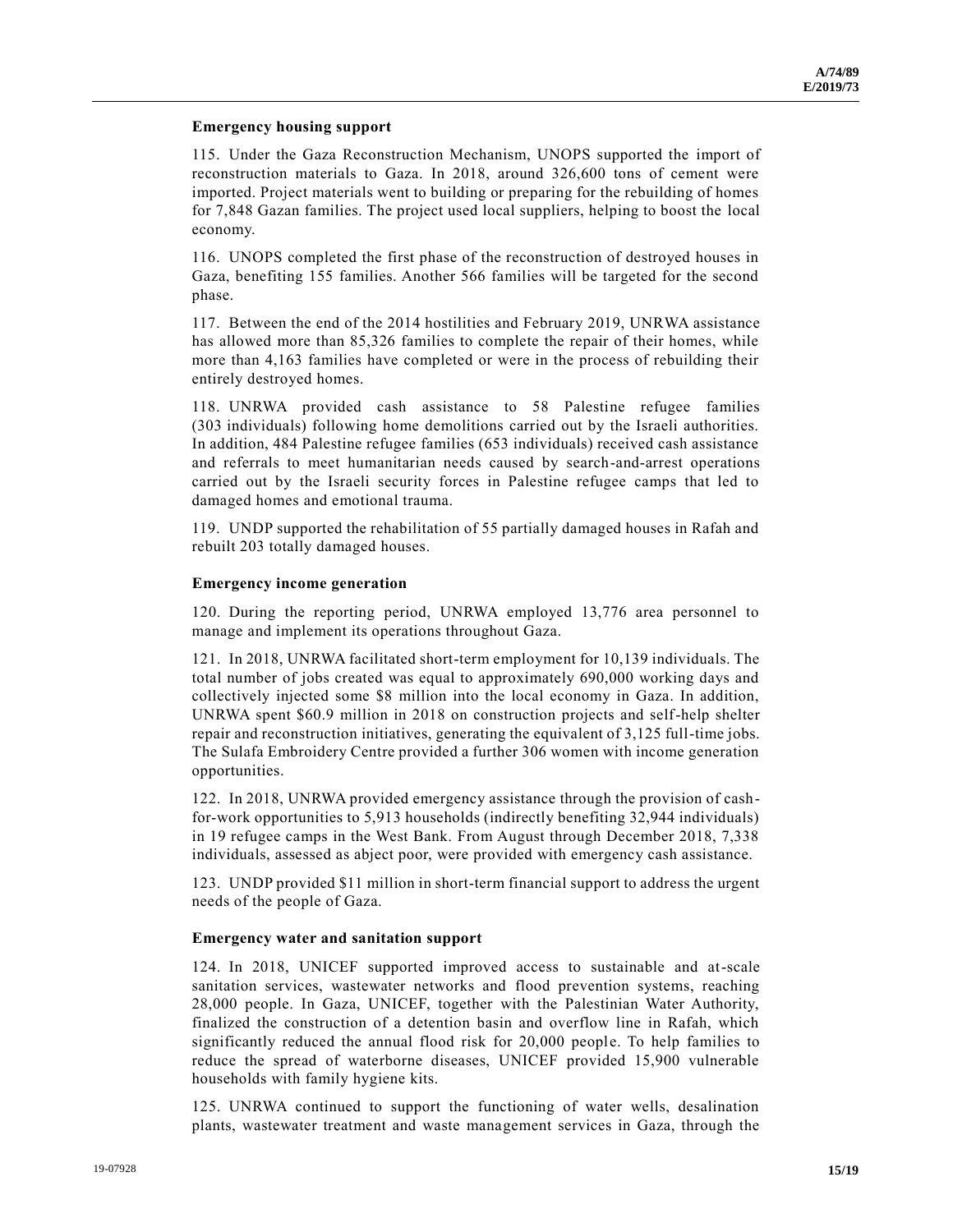provision of 3.1 million litres of fuel to 9 UNRWA installations and 169 non-UNRWA facilities.

126. In 2018, UNRWA provided solid waste management services in 8 Palestine refugee camps in Gaza, where approximately 560,000 Palestine refugees reside, and in 19 camps in the West Bank, where some 256,000 reside.

## **C. United Nations system support to Palestinian institutions**

127. FAO and ILO delivered a training-of-trainers course to 23 participants from the new Cooperative Works Agency, the Ministry of Agriculture, cooperative unions and other groups providing services to cooperatives, to train 40 agricultural and women cooperatives in the West Bank.

128. OHCHR provided technical assistance to the Palestinian Government in the preparation of State party reports to human rights treaty bodies and in preparation for the constructive dialogue with the treaty bodies. Furthermore, OHCHR provided institution-building support to the Palestinian Government, in particular in relation to the set-up of its national preventive mechanism under the Optional Protocol to the Convention against Torture and Other Cruel, Inhuman or Degrading Treatment or Punishment.

129. The United Nations Conference on Trade and Development provided advisory services to the Palestinian Central Bureau of Statistics and the Palestine Economic Policy Research Institute, covering econometric modelling of the Palestinian economy with the goal of assessing alternative policy options and forecasting key socioeconomic variables.

130. UNFPA provided support to the Ministry of Health to develop a national sexual and reproductive health strategy for the 2018–2022 period and to strengthen the gender-based violence referral system. UNFPA also supported the Ministry in developing an advocacy strategy with an action plan on the clinical management of rape, which was followed by capacity-building for 78 health and psychosocial professionals of the Ministry.

131. UN-Habitat supported municipalities in the practice of participatory planning processes, through the development of a manual for participatory spatial planning in Gaza.

132. As a result of the UNICEF-supported pilot project for early childhood development services, an estimated 3.8 per cent of families that have youn g children with developmental delays and disabilities were reached and supported at facilities in three districts in the West Bank and five facilities in Gaza.

133. UNICEF supported a shift towards more learner-centred approaches and effective integration of life skills in schools, through a programme that trained 540 teachers, 105 supervisors and 100 principals in 100 schools across the occupied Palestinian territory.

134. UNICEF supported mainstreaming education in emergencies, through improved information management on incidents affecting education and the completion of the first national contingency plan for the education sector.

135. UNODC supported the forensic science laboratory within the Palestinian Civil Police and supported forensic doctors in obtaining higher specialty degrees in forensics at the University of Jordan. In 2018, one doctor completed his studies and five received training on sexual and gender-based violence.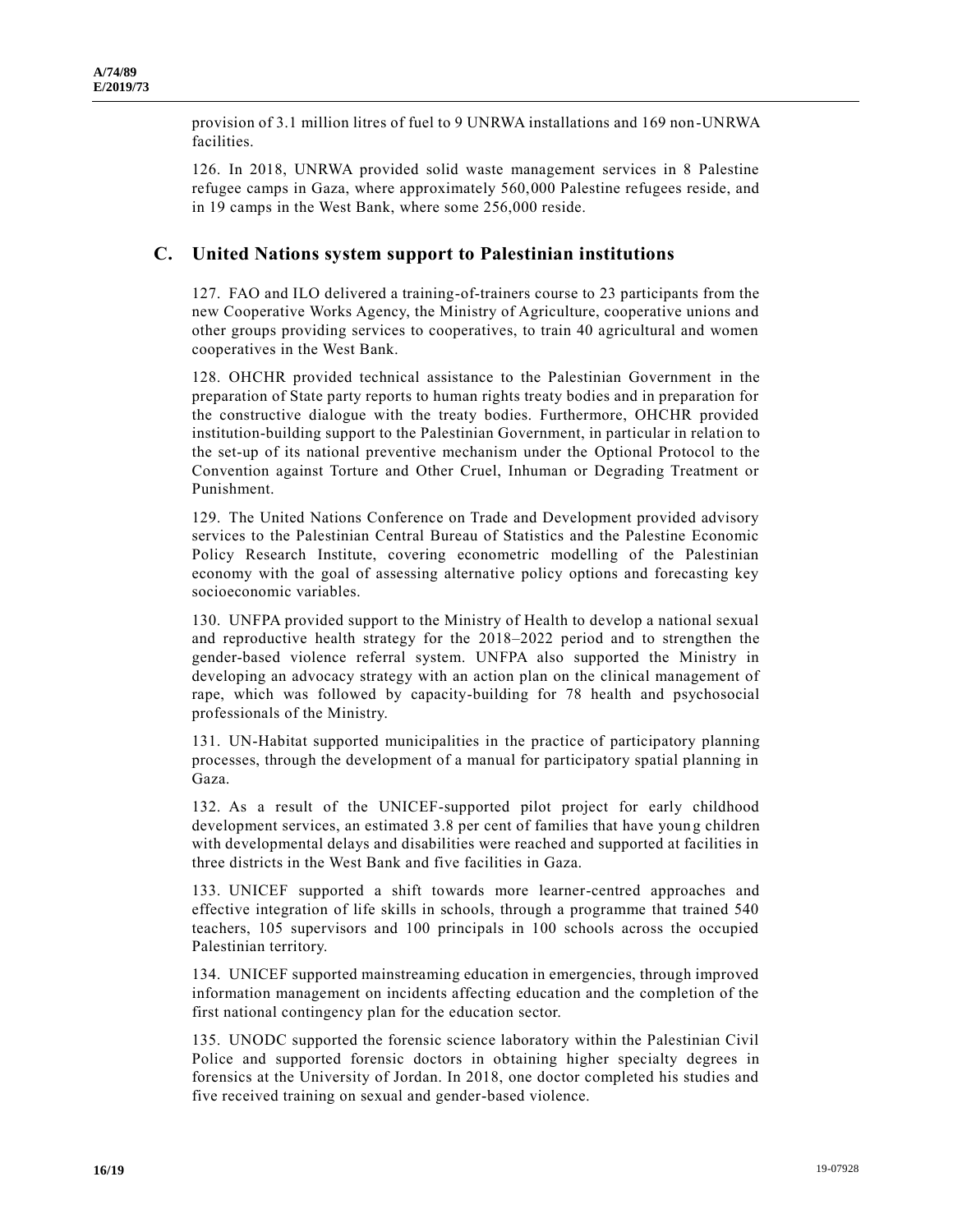136. UNOPS provided technical assistance to the High Judicial Council for the establishment of a new functional general directorate for facilities management. That support was aimed at strengthening Council capacity and governance in developing and maintaining its facilities.

137. UNOPS supported the Public Prosecution office, which is the office of the Attorney General, by refurbishing, furnishing and equipping rooms for women and children in seven prosecution facilities in the West Bank.

138. UNOPS supported the Palestinian Authority security forces by equipping its regional maintenance facilities, thus strengthening its capacity to perform routine, comprehensive and emergency maintenance of its fleet of vehicles.

## **D. Private sector development**

139. UNRWA extended 2,687 loans to Palestine refugees in Gaza during the reporting period, a decline of 35.6 per cent compared with the previous year. Those loans were valued at \$3.36 million, a decline of 53.4 per cent compared with the previous year. In the West Bank, 9,784 loans, valued at \$13.86 million, were disbursed during the reporting period, with Palestine refugees receiving 2,410 loans valued at \$3.20 million. Women received 42 per cent of all loans, while young people (aged 18–30 years) received 40 per cent.

140. UNDP completed the rehabilitation and consolidation of the Gaza Industrial Estate, targeting 2,000 labourers, including 30 women.

## **E. Coordination of United Nations assistance**

141. Under the auspices of the Deputy Special Coordinator for the Middle East Peace Process and United Nations Resident Coordinator and Humanitarian Coordinator for the Occupied Palestinian Territory, collaboration and coordination between the numerous donor and United Nations forums continued during the reporting p eriod. The humanitarian country team met regularly to agree on humanitarian advocacy and response measures. The United Nations country team continued to coordinate its development programming, in alignment with the priorities of the Palestinian National Policy Agenda for 2017–2022.

# **IV. Donor response to the crisis**

#### **Budgetary and fiscal support**

142. In 2018, the overall budget deficit (before financing) of the Palestinian Authority increased to 12 per cent of GDP. To finance the deficit, the Palestinian Authority relied on donor support and financing from national banks. During the year, donors provided the Palestinian Authority with approximately \$515 million in budgetary support and an additional \$158 million in development finance.

143. During the year, donor support to the occupied Palestinian territory declined sharply owing to a decision by the United States of America to withdraw support to UNRWA and divert a significant portion of the programme budget of the United States Agency for International Development elsewhere.

#### **Donor coordination**

144. The reformed local aid coordination structure, which went into effect during the previous reporting period, continued to function as the main forum for the Palestinian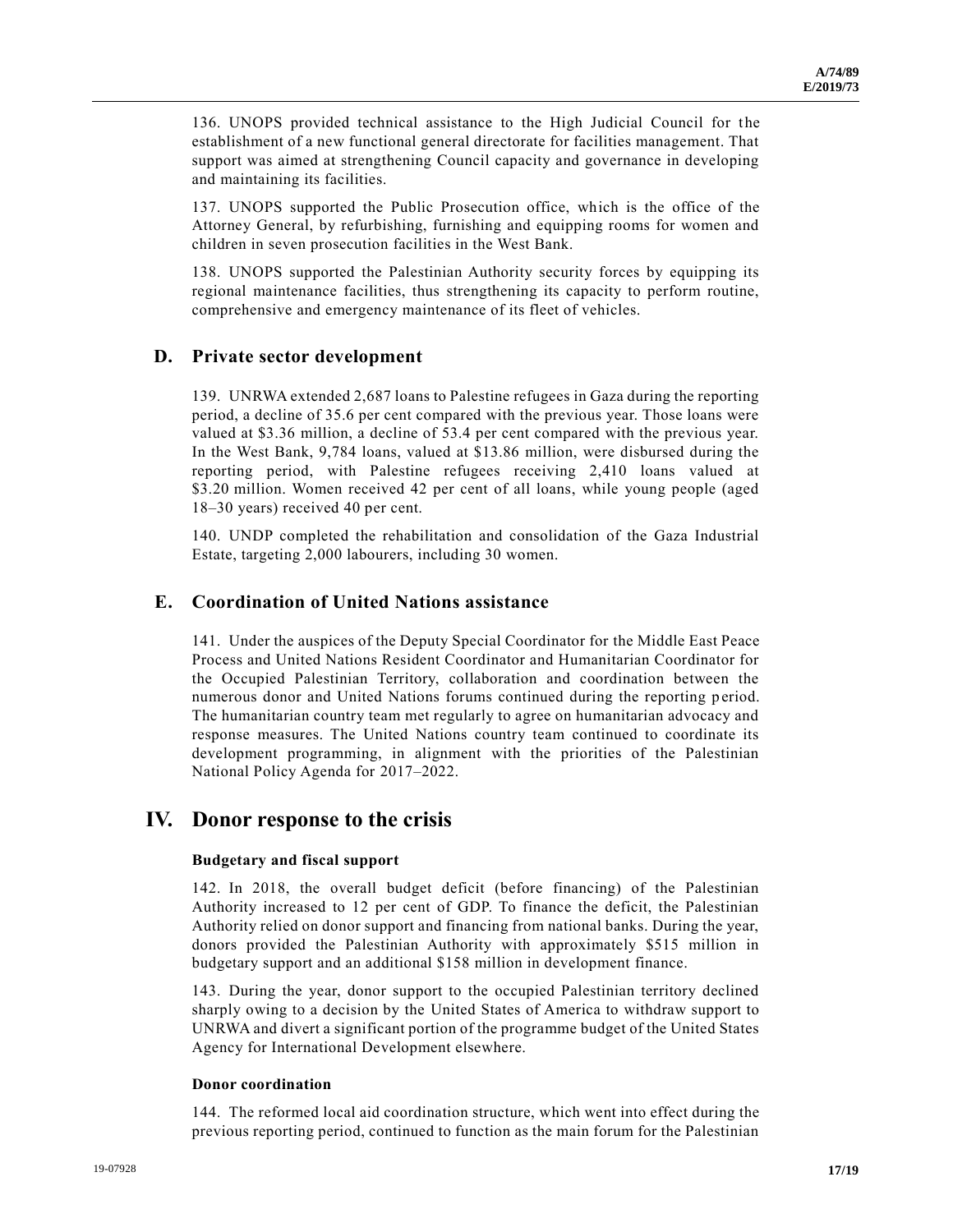Government-led coordination of donor-funded development interventions in 15 sectors.

145. During the reporting period, the Ad Hoc Liaison Committee held one regular meeting, on 27 September 2018 in New York, which resulted in an agreement on a package of urgent humanitarian and economic interventions for Gaza, including projects to alleviate the energy crisis, provide emergency health care, support water, sanitation and hygiene facilities and improve the economic situation. The projects had a total price tag of \$210 million over a period of six months, of which nearly \$113 million was received. Funding received to date has enabled UNOPS to procure and deliver fuel to the Gaza power plant, increasing electricity supply in Gaza from about 4 to 5 hours per day to 12 to 15 hours per day. It has also enabled the delivery of essential medicines and the performance of thousands of emergency surgeries. Funds mobilized have created thousands of temporary jobs in both the public and private sectors in Gaza. In addition, the United Nations has enhanced its presence on the ground in Gaza to facilitate the smooth implementation of projects, in coordination with the Palestinian Authority and international stakeholders, through the establishment of a Project Management Unit.

# **V. Unmet needs**

146. Under the Humanitarian Response Plan for the occupied Palestinian territory for 2019, \$350 million is sought to fund assistance and protection for the 1.4 million vulnerable Palestinians identified as being most in need of humanitarian assistance and protection. That significant reduction compared with the Plan for 2018 reflects an attempt to prioritize the most urgent needs in the face of record-low funding levels: only 46 per cent of the funding for the 2018 Plan was secured, significantly lower than the global average of nearly 60 per cent for all humanitarian response plans worldwide. The shortfall reflects a trend of reduced funding for humanitarian agencies across the occupied Palestinian territory.

147. In 2018, UNRWA experienced the greatest financial challenge in its history. Following the January 2018 announcement by the United States that it would withhold its contribution in 2018, the projected programme shortfall stood at \$446 million. That shortfall affected the Agency's emergency operations throughout the occupied Palestinian territory, forcing it to take mitigating measures and implement changes to some of its emergency interventions. To avoid interruptions in the provision of critical humanitarian assistance, other interventions had to be scaled back or discontinued during the second half of the year, including, in Gaza, the community mental health and job-creation programmes, as well as rental subsidies to families made homeless because of the 2014 hostilities; and, in the West Bank, the cash-for-work, community mental health and mobile health clinic interventions. Protection capacities were reduced and adjusted to accommodate a constrained budget. In January 2019, UNRWA announced an annual budget of \$1.2 billion to fund the Agency's core services and humanitarian assistance for 5.4 million Palestine refugees. That is the amount needed to keep UNRWA operations at the same level as they were in 2018.

# **VI. Challenges**

148. The absence of a political process aimed at ending the occupation and achieving a viable two-State solution continues to be the largest impediment to Palestinian development. Continued Israeli settlement expansion, demolitions, closures, access and movement restrictions and other aspects of the military occupation continue to